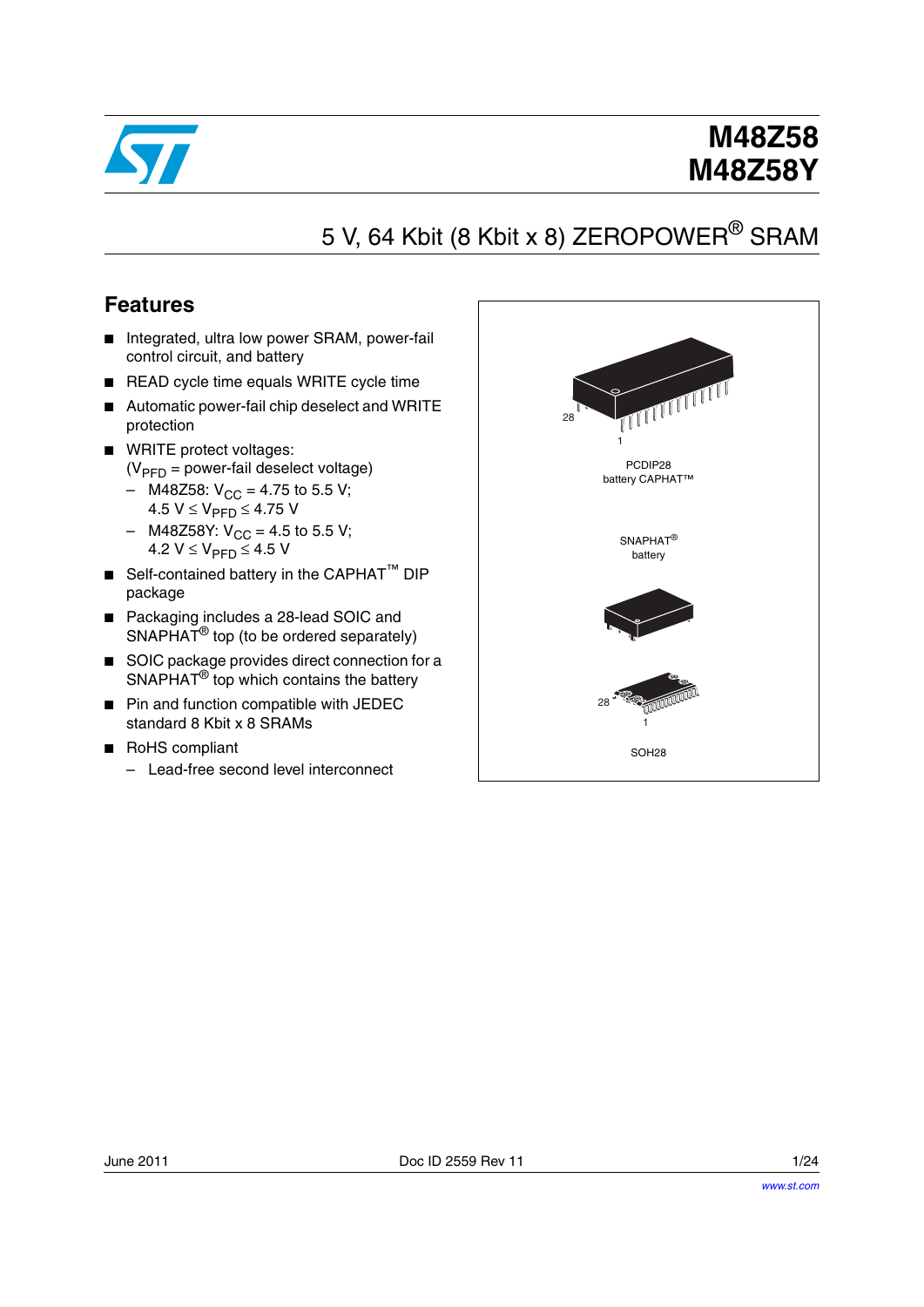# **Contents**

| $\mathbf{1}$   |     |  |  |  |  |
|----------------|-----|--|--|--|--|
| $\overline{2}$ |     |  |  |  |  |
|                | 2.1 |  |  |  |  |
|                | 2.2 |  |  |  |  |
|                | 2.3 |  |  |  |  |
|                | 2.4 |  |  |  |  |
| 3              |     |  |  |  |  |
| $\overline{4}$ |     |  |  |  |  |
| 5              |     |  |  |  |  |
| 6              |     |  |  |  |  |
| $\overline{7}$ |     |  |  |  |  |
| 8              |     |  |  |  |  |

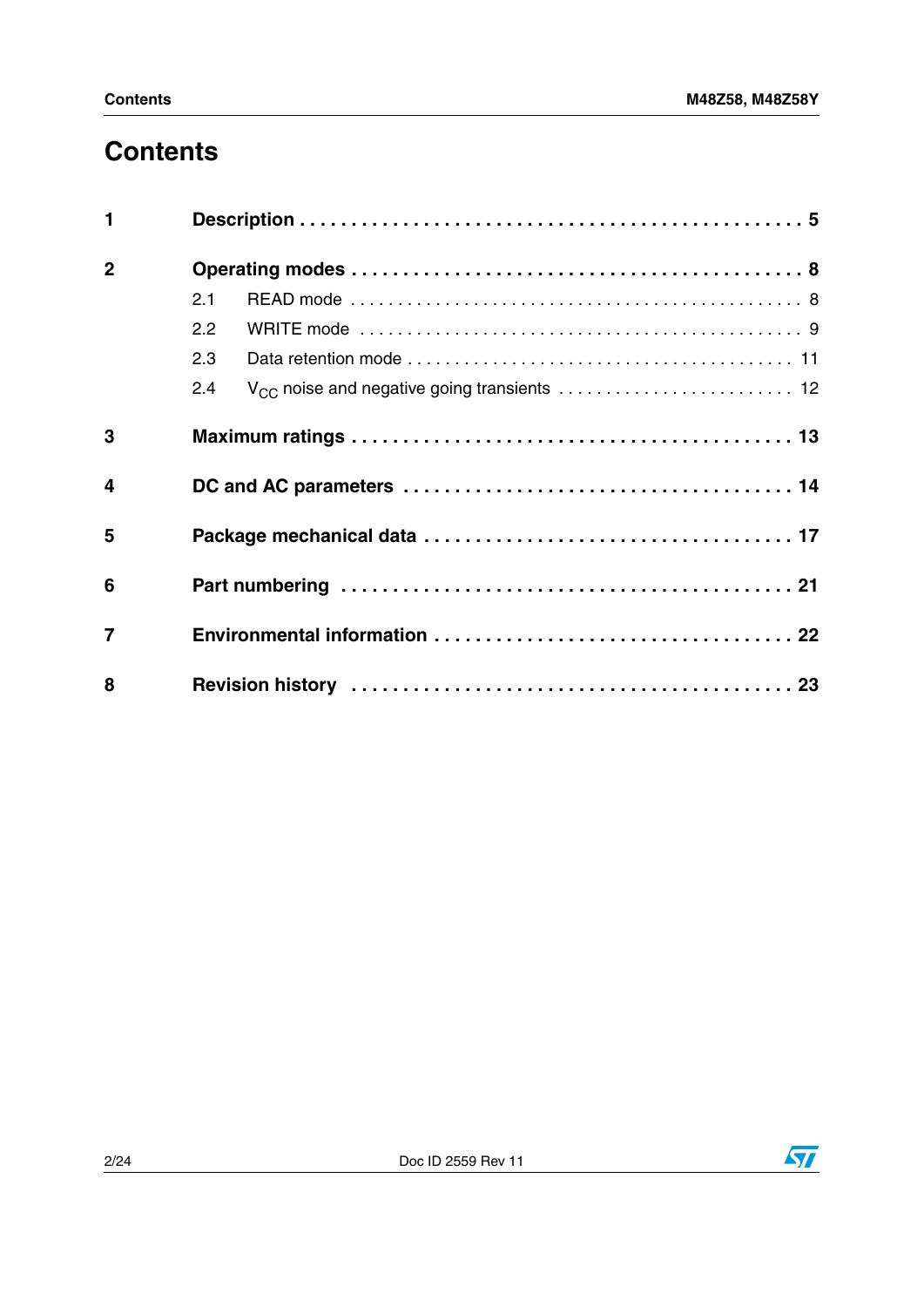# **List of tables**

| Table 1.  |                                                                                           |
|-----------|-------------------------------------------------------------------------------------------|
| Table 2.  |                                                                                           |
| Table 3.  |                                                                                           |
| Table 4.  |                                                                                           |
| Table 5.  |                                                                                           |
| Table 6.  |                                                                                           |
| Table 7.  |                                                                                           |
| Table 8.  |                                                                                           |
| Table 9.  |                                                                                           |
| Table 10. |                                                                                           |
| Table 11. | PCDIP28 - 28-pin plastic DIP, battery CAPHAT <sup>™</sup> , pack. mech. data17            |
| Table 12. | SOH28 – 28-lead plastic small outline, battery SNAPHAT <sup>®</sup> , pack. mech. data 18 |
| Table 13. | $SH - 4$ -pin SNAPHAT <sup>®</sup> housing for 48 mAh battery, package mech. data 19      |
| Table 14. |                                                                                           |
| Table 15. |                                                                                           |
| Table 16. |                                                                                           |
| Table 17. |                                                                                           |
|           |                                                                                           |

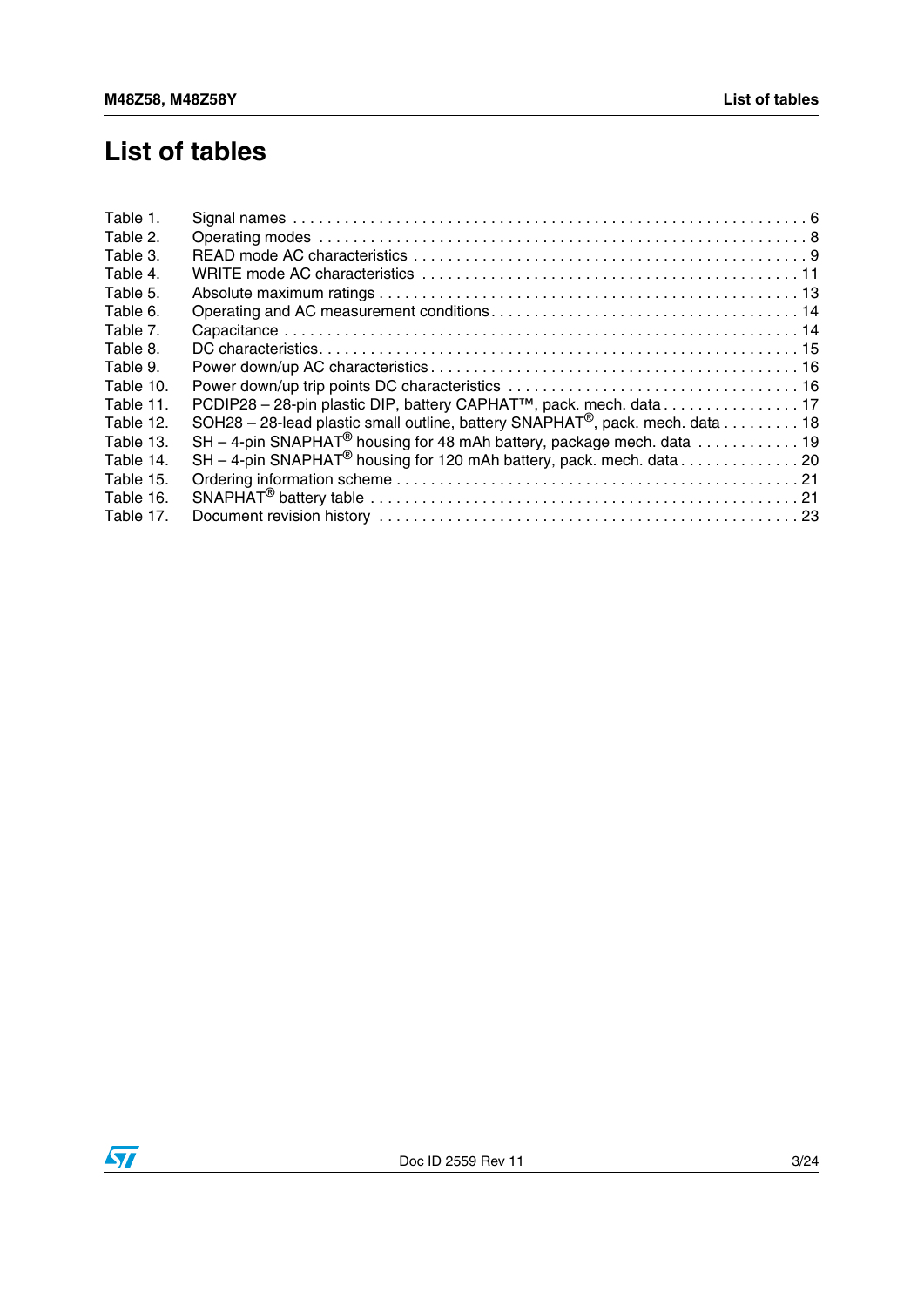# **List of figures**

| Figure 1.  |                                                                                         |  |
|------------|-----------------------------------------------------------------------------------------|--|
| Figure 2.  |                                                                                         |  |
| Figure 3.  |                                                                                         |  |
| Figure 4.  |                                                                                         |  |
| Figure 5.  |                                                                                         |  |
| Figure 6.  | WRITE enable controlled, WRITE mode AC waveforms  10                                    |  |
| Figure 7.  |                                                                                         |  |
| Figure 8.  |                                                                                         |  |
| Figure 9.  |                                                                                         |  |
| Figure 10. |                                                                                         |  |
| Figure 11. | PCDIP28 - 28-pin plastic DIP, battery CAPHAT™, package outline 17                       |  |
| Figure 12. | SOH28 - 28-lead plastic small outline, battery SNAPHAT <sup>®</sup> , pack. outline. 18 |  |
| Figure 13. | $SH - 4$ -pin SNAPHAT <sup>®</sup> housing for 48 mAh battery, package outline 19       |  |
| Figure 14. | $SH - 4$ -pin SNAPHAT <sup>®</sup> housing for 120 mAh battery, package outline 20      |  |
| Figure 15. |                                                                                         |  |
|            |                                                                                         |  |

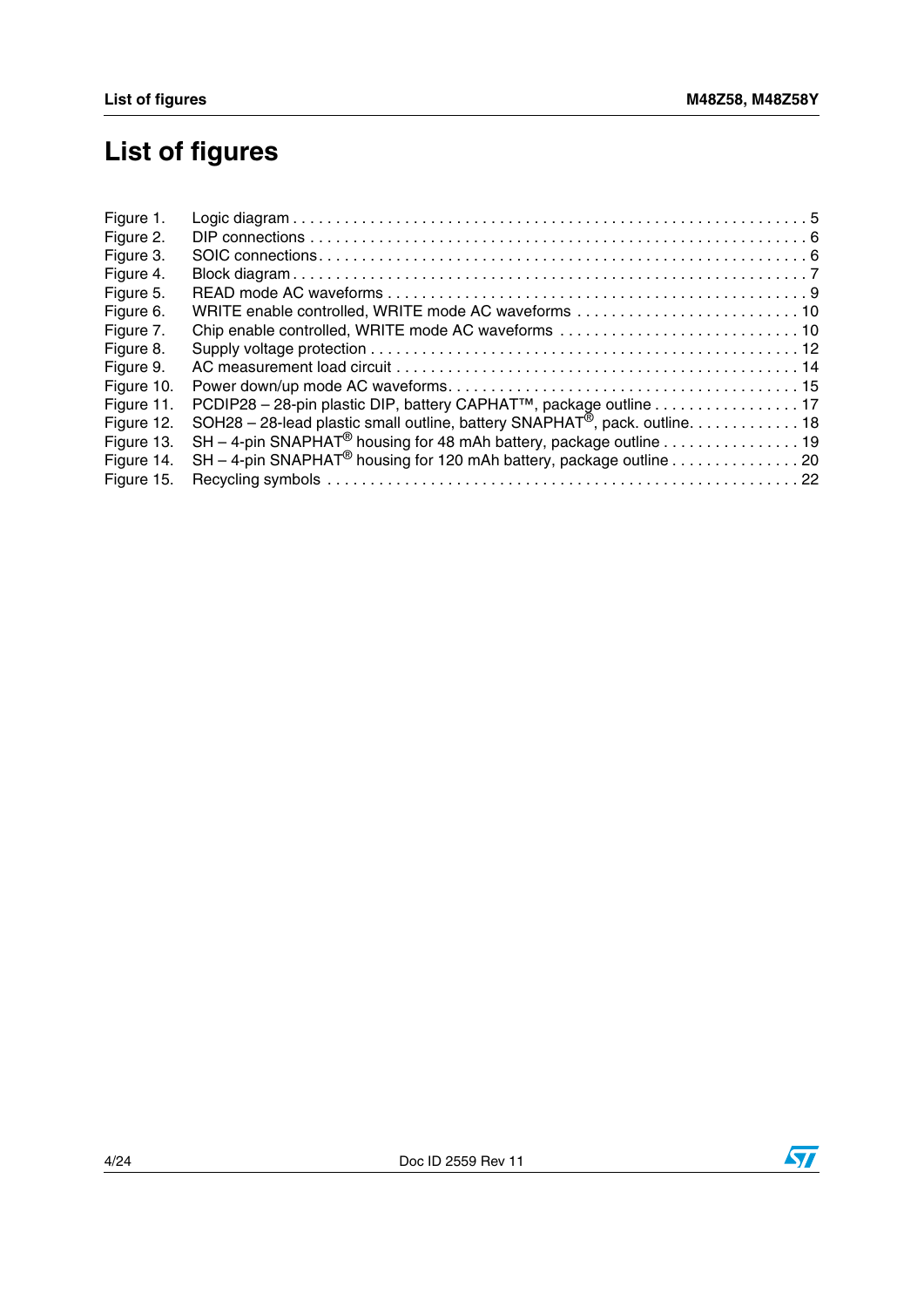### <span id="page-4-0"></span>**1 Description**

The M48Z58/Y ZEROPOWER<sup>®</sup> RAM is an 8 Kbit x 8 non-volatile static RAM that integrates power-fail deselect circuitry and battery control logic on a single die. The monolithic chip is available in two special packages to provide a highly integrated battery-backed memory solution.

The M48Z58/Y is a non-volatile pin and function equivalent to any JEDEC standard 8 K x 8 SRAM. It also easily fits into many ROM, EPROM, and EEPROM sockets, providing the non-volatility of PROMs without any requirement for special WRITE timing or limitations on the number of WRITEs that can be performed.

The 28-pin, 600 mil DIP CAPHAT™ houses the M48Z58/Y silicon with a long life lithium button cell in a single package.

The 28-pin, 330 mil SOIC provides sockets with gold plated contacts at both ends for direct connection to a separate SNAPHAT® housing containing the battery. The unique design allows the SNAPHAT battery package to be mounted on top of the SOIC package after the completion of the surface mount process. Insertion of the SNAPHAT housing after reflow prevents potential battery damage due to the high temperatures required for device surfacemounting. The SNAPHAT housing is keyed to prevent reverse insertion.

The SOIC and battery packages are shipped separately in plastic anti-static tubes or in tape & reel form.

For the 28-lead SOIC, the battery package (e.g., SNAPHAT) part number is "M4Z28- BR00SH1".



#### <span id="page-4-1"></span>**Figure 1. Logic diagram**

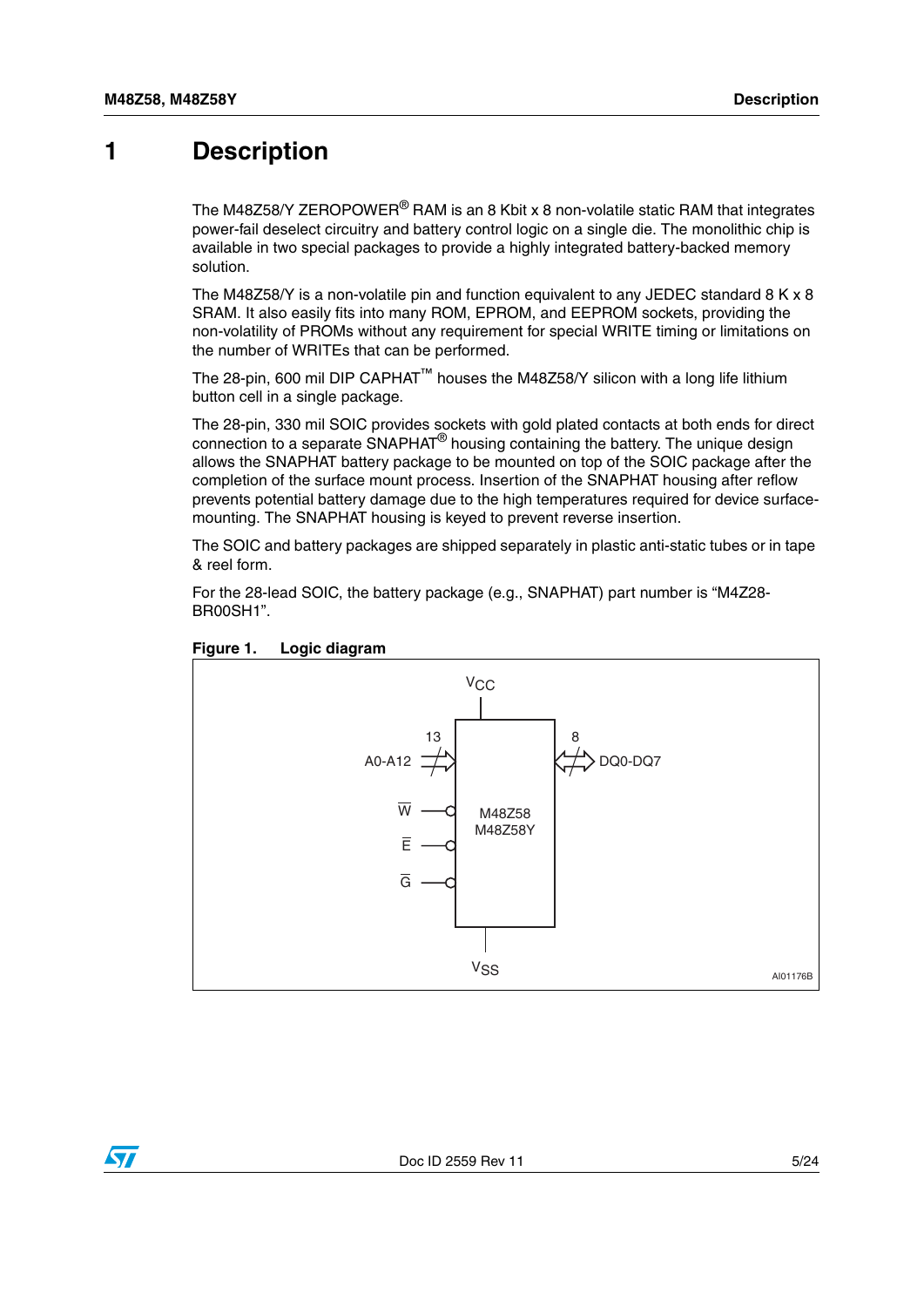٦

| iapie I.<br>Signal names |                          |
|--------------------------|--------------------------|
| A0-A12                   | Address inputs           |
| DQ0-DQ7                  | Data inputs / outputs    |
| Ē                        | Chip enable input        |
| G                        | Output enable input      |
| $\overline{\mathsf{w}}$  | WRITE enable input       |
| $\rm v_{\rm cc}$         | Supply voltage           |
| $V_{SS}$                 | Ground                   |
| <b>NC</b>                | Not connected internally |

<span id="page-5-0"></span>**Table 1. Signal names**

### <span id="page-5-1"></span>**Figure 2. DIP connections**

### <span id="page-5-2"></span>**Figure 3. SOIC connections**

| NC <sub>L</sub>   | ①              | 28<br>$V_{\rm CC}$    |          |
|-------------------|----------------|-----------------------|----------|
| A12 D             | $\overline{c}$ | W<br>27               |          |
| A7 <sub>C</sub>   | 3              | 26<br>$\sqsupset$ NC  |          |
| A <sub>6</sub> D  | $\overline{4}$ | 25<br>$\Box$ A8       |          |
| A5 L              | 5              | 24<br>A9 ב            |          |
| A4 <sub>L</sub>   | 6              | 23<br>A11             |          |
| A3 <sub>L</sub>   | 7<br>M48Z58Y   | G<br>22               |          |
| A2 <sub>L</sub>   | 8              | 21<br>A10             |          |
| A1 $\square$      | 9              | E<br>20               |          |
| AO <sub>1</sub>   | 10             | DQ7<br>19             |          |
| DQ0 <sub>L</sub>  | 11             | 18<br>DQ6             |          |
| DQ1 <sub>D</sub>  | 12             | DQ <sub>5</sub><br>17 |          |
| DQ <sub>2</sub> D | 13             | DQ4<br>16             |          |
| V <sub>SS</sub> I | 14             | DQ3<br>15             |          |
|                   |                |                       | AI01178B |

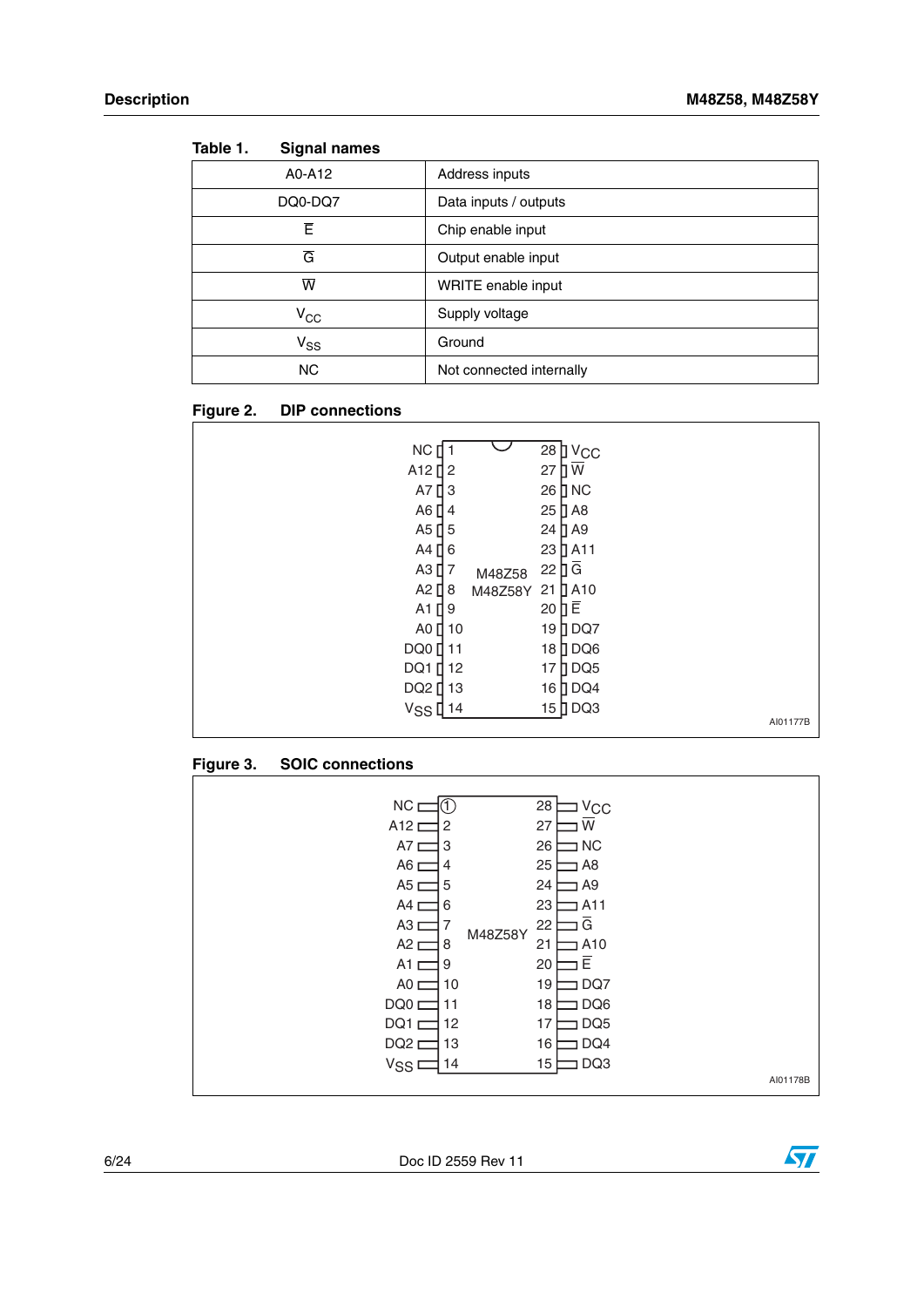### <span id="page-6-0"></span>**Figure 4. Block diagram**



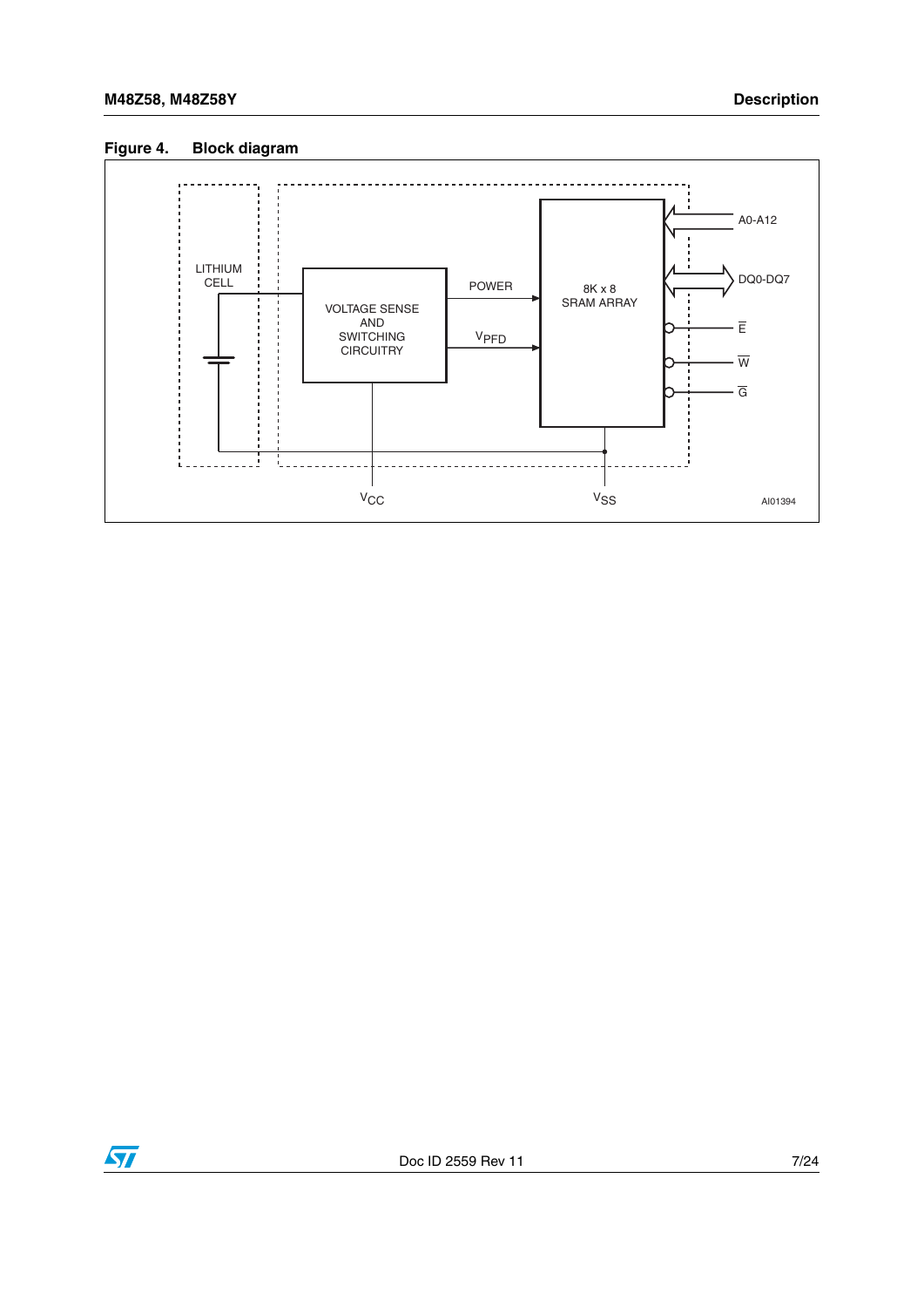## <span id="page-7-0"></span>**2 Operating modes**

The M48Z58/Y also has its own power-fail detect circuit. The control circuitry constantly monitors the single 5 V supply for an out of tolerance condition. When  $V_{CC}$  is out of tolerance, the circuit write protects the SRAM, providing a high degree of data security in the midst of unpredictable system operation brought on by low  $V_{CC}$ . As  $V_{CC}$  falls below battery switchover voltage  $(V_{SO})$ , the control circuitry connects the battery which maintains data until valid power returns.

| <b>Mode</b>     | $\mathsf{v}_{\mathsf{cc}}$                        | Е               | G               | W               | DQ0-DQ7   | <b>Power</b>        |
|-----------------|---------------------------------------------------|-----------------|-----------------|-----------------|-----------|---------------------|
| <b>Deselect</b> |                                                   | $V_{\text{IH}}$ | x               | x               | High Z    | Standby             |
| <b>WRITE</b>    | 4.75 to 5.5 V<br>or                               | $V_{IL}$        | Χ               | $V_{IL}$        | $D_{IN}$  | Active              |
| <b>READ</b>     | 4.5 to 5.5 V                                      | $V_{IL}$        | $V_{IL}$        | $V_{\text{IH}}$ | $D_{OUT}$ | Active              |
| <b>READ</b>     |                                                   | $V_{IL}$        | V <sub>IH</sub> | $V_{\text{IH}}$ | High Z    | Active              |
| <b>Deselect</b> | $V_{SO}$ to $V_{\text{PFD}}$ (min) <sup>(1)</sup> | x               | x               | X               | High Z    | CMOS standby        |
| <b>Deselect</b> | $\leq$ $V_{SO}$ <sup>(1)</sup>                    | X               | x               | X               | High Z    | Battery backup mode |

#### <span id="page-7-2"></span>**Table 2. Operating modes**

1. See *[Table 10 on page 16](#page-15-1)* for details.

# *Note:*  $X = V_{\text{IH}}$  or  $V_{\text{IL}}$ ;  $V_{\text{SO}} =$  Battery backup switchover voltage.

### <span id="page-7-1"></span>**2.1 READ mode**

The M48Z58/Y is in the READ mode whenever  $\overline{W}$  (WRITE enable) is high,  $\overline{E}$  (chip enable) is low. Thus, the unique address specified by the 13 address inputs defines which one of the 8,192 bytes of data is to be accessed. Valid data will be available at the data I/O pins within address access time ( $t_{AVOV}$ ) after the last address input signal is stable, providing that the  $\overline{E}$ and  $\overline{G}$  access times are also satisfied. If the  $\overline{E}$  and  $\overline{G}$  access times are not met, valid data will be available after the latter of the chip enable access time  $(t_{ELOV})$  or output enable access time  $(t_{GLOV})$ .

The state of the eight three-state data I/O signals is controlled by  $\overline{E}$  and  $\overline{G}$ . If the outputs are activated before  $t_{AVOV}$ , the data lines will be driven to an indeterminate state until  $t_{AVOV}$ . If the address inputs are changed while  $\overline{E}$  and  $\overline{G}$  remain active, output data will remain valid for output data hold time  $(t_{AXOX})$  but will go indeterminate until the next address access.

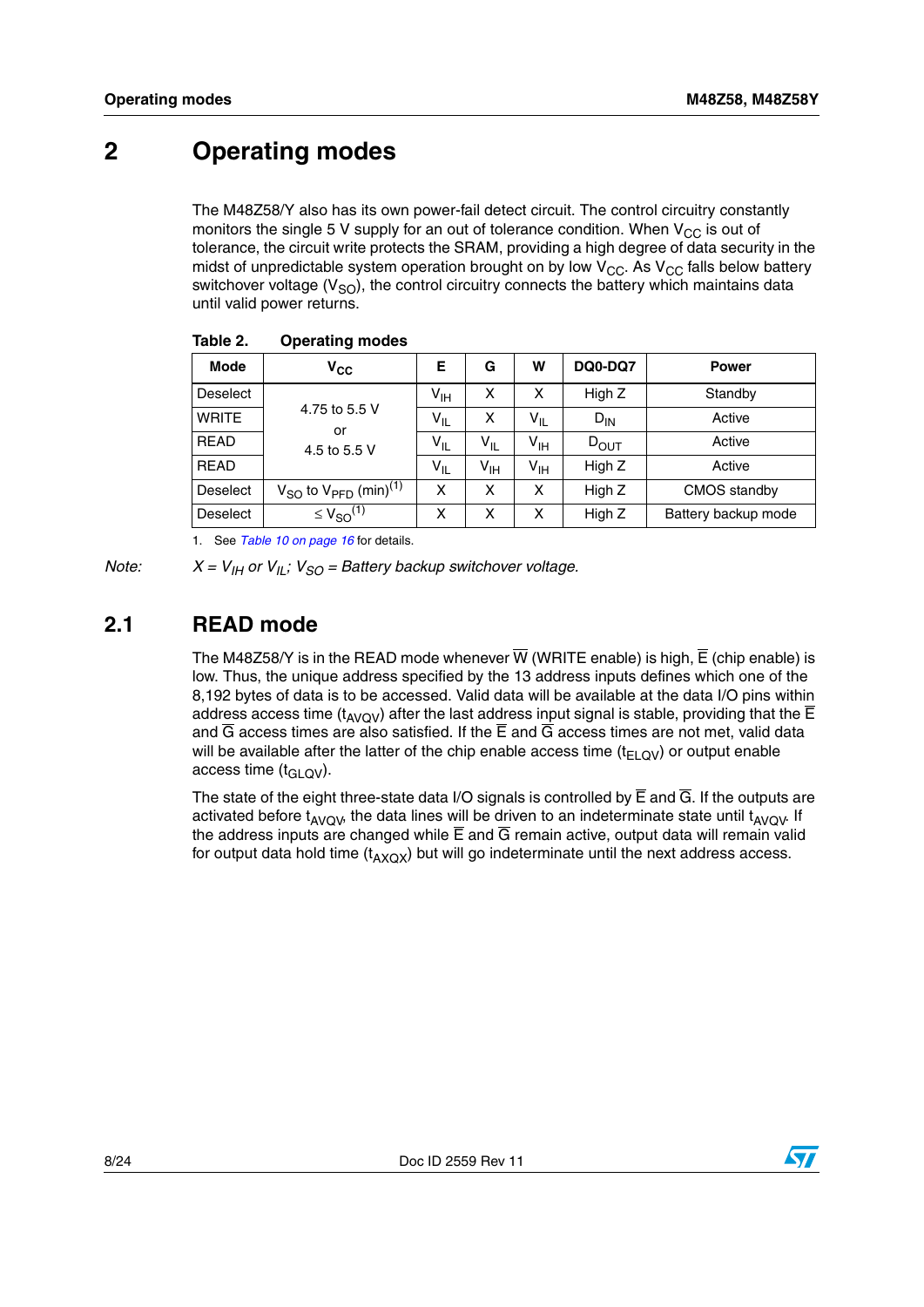

#### <span id="page-8-2"></span>**Figure 5. READ mode AC waveforms**

*Note: WRITE enable (W) = High.*

<span id="page-8-1"></span>

| Table 3. | <b>READ mode AC characteristics</b> |
|----------|-------------------------------------|
|          |                                     |

|                           | Parameter <sup>(1)</sup>                | M48Z58/Y | Unit |    |
|---------------------------|-----------------------------------------|----------|------|----|
| Symbol                    |                                         | Min      | Max  |    |
| t <sub>AVAV</sub>         | READ cycle time                         | 70       |      | ns |
| t <sub>AVQV</sub>         | Address valid to output valid           |          | 70   | ns |
| <sup>t</sup> ELQV         | Chip enable low to output valid         |          | 70   | ns |
| t <sub>GLQV</sub>         | Output enable low to output valid       |          | 35   | ns |
| $t_{ELQX}^{(2)}$          | Chip enable low to output transition    | 5        |      | ns |
| $t_{\text{GLQX}}^{(2)}$   | Output enable low to output transition  | 5        |      | ns |
| $t_{EHQZ}$ <sup>(2)</sup> | Chip enable high to output Hi-Z         |          | 25   | ns |
| $t_{GHQZ}^{(2)}$          | Output enable high to output Hi-Z       |          | 25   | ns |
| <sup>t</sup> AXQX         | Address transition to output transition | 10       |      | ns |

1. Valid for ambient operating temperature:  $T_A = 0$  to 70 °C; V<sub>CC</sub> = 4.75 to 5.5 V or 4.5 to 5.5 V (except where noted).

2.  $C_{L} = 5$  pF (see *[Figure 9 on page 14](#page-13-3)*).

### <span id="page-8-0"></span>**2.2 WRITE mode**

The M48Z58/Y is in the WRITE mode whenever  $\overline{W}$  and  $\overline{E}$  are low. The start of a WRITE is referenced from the latter occurring falling edge of  $\overline{W}$  or  $\overline{E}$ . A WRITE is terminated by the earlier rising edge of  $\overline{W}$  or  $\overline{E}$ . The addresses must be held valid throughout the cycle.  $\overline{E}$  or  $\overline{W}$ must return high for a minimum of t<sub>EHAX</sub> from chip enable or t<sub>WHAX</sub> from WRITE enable prior to the initiation of another READ or WRITE cycle. Data-in must be valid t<sub>DVWH</sub> prior to the end of WRITE and remain valid for t<sub>WHDX</sub> afterward. G should be kept high during WRITE\_ cycles to avoid bus contention; although, if the output bus has been activated by a low on E and  $\overline{G}$ , a low on  $\overline{W}$  will disable the outputs t<sub>WLQZ</sub> after  $\overline{W}$  falls.

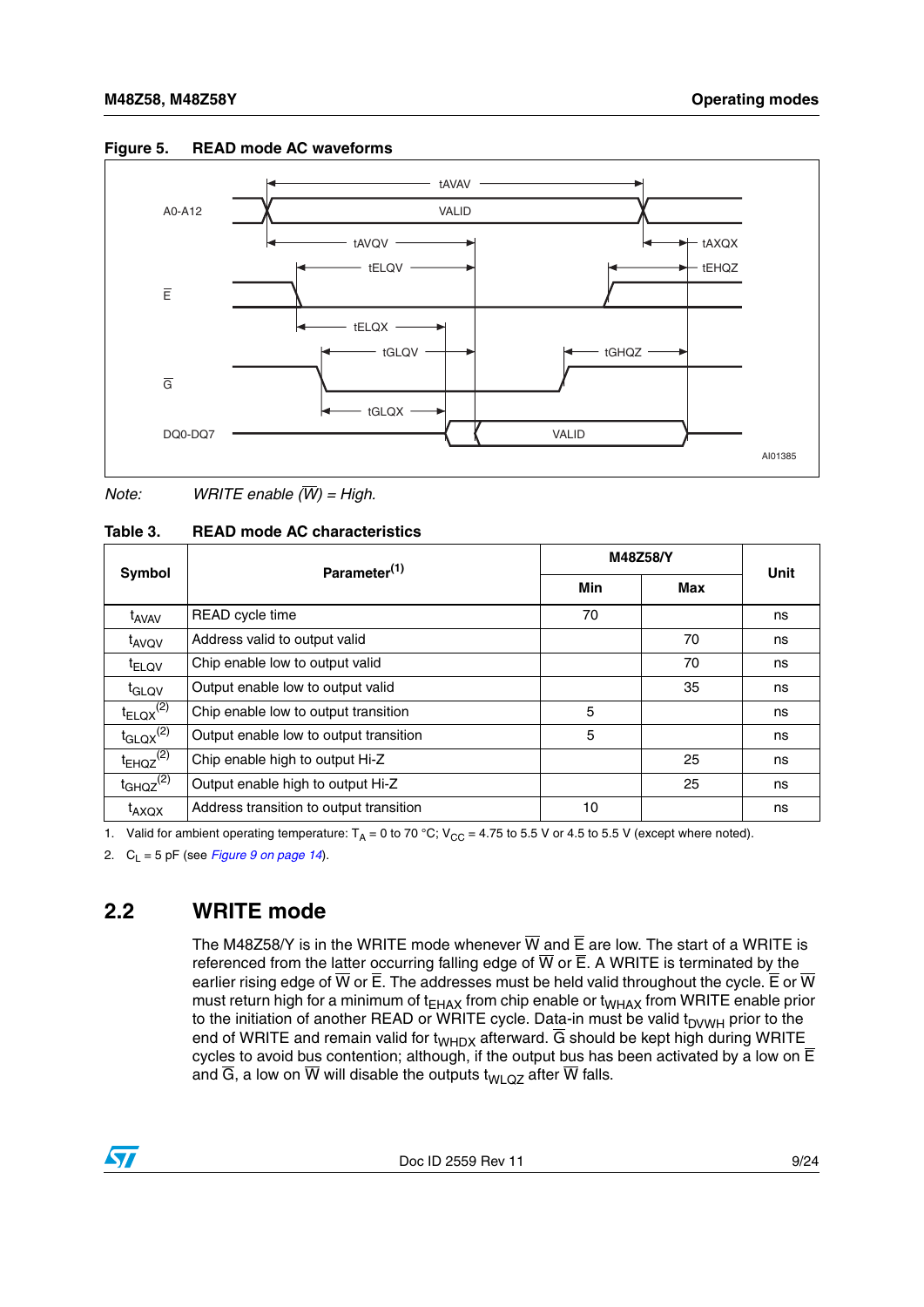

<span id="page-9-0"></span>**Figure 6. WRITE enable controlled, WRITE mode AC waveforms**

<span id="page-9-1"></span>



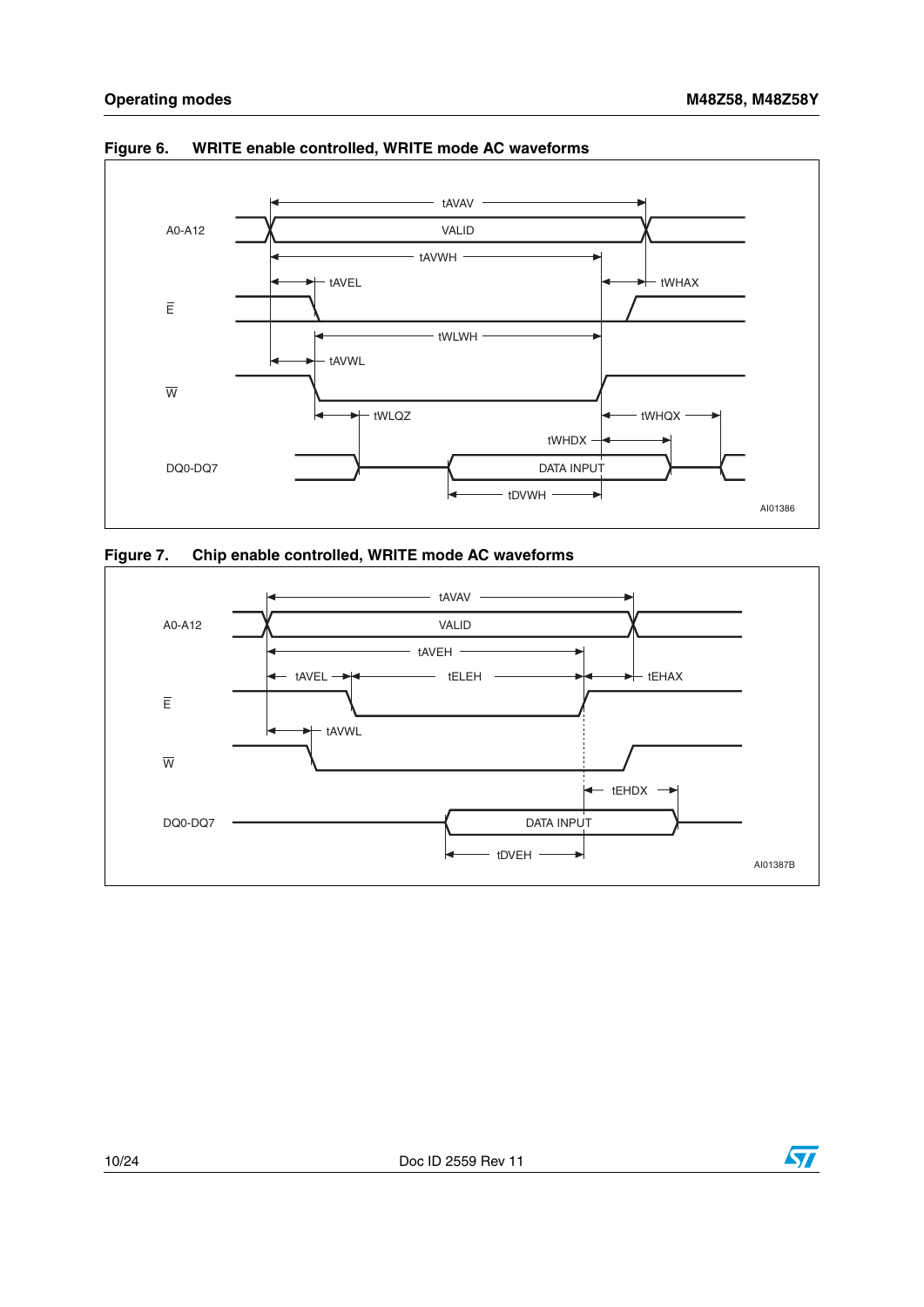|                     | Parameter <sup>(1)</sup>                | M48Z58/Y   |            | <b>Unit</b> |
|---------------------|-----------------------------------------|------------|------------|-------------|
| Symbol              |                                         | <b>Min</b> | <b>Max</b> |             |
| t <sub>AVAV</sub>   | WRITE cycle time                        | 70         |            | ns          |
| t <sub>AVWL</sub>   | Address valid to WRITE enable low       | $\Omega$   |            | ns          |
| t <sub>AVEL</sub>   | Address valid to chip enable low        | $\Omega$   |            | ns          |
| t <sub>WLWH</sub>   | WRITE enable pulse width                | 50         |            | ns          |
| <sup>t</sup> ELEH   | Chip enable low to chip enable high     | 55         |            | ns          |
| <sup>t</sup> whax   | WRITE enable high to address transition | 0          |            | ns          |
| $t_{EHAX}$          | Chip enable high to address transition  | $\Omega$   |            | ns          |
| <sup>t</sup> DVWH   | Input valid to WRITE enable high        | 30         |            | ns          |
| $t_{DVEH}$          | Input valid to chip enable high         | 30         |            | ns          |
| t <sub>WHDX</sub>   | WRITE enable high to input transition   | 5          |            | ns          |
| $t_{EHDX}$          | Chip enable high to input transition    | 5          |            | ns          |
| $t_{WLQZ}^{(2)(3)}$ | WRITE enable low to output Hi-Z         |            | 25         | ns          |
| t <sub>AVWH</sub>   | Address valid to WRITE enable high      | 60         |            | ns          |
| t <sub>AVEH</sub>   | Address valid to chip enable high       |            |            | ns          |
| $t_{WHQX}^{(2)(3)}$ | WRITE enable high to output transition  | 5          |            | ns          |

<span id="page-10-1"></span>**Table 4. WRITE mode AC characteristics**

1. Valid for ambient operating temperature:  $T_A = 0$  to 70 °C; V<sub>CC</sub> = 4.75 to 5.5 V or 4.5 to 5.5 V (except where noted).

2.  $C_1 = 5$  pF (see *[Figure 9 on page 14](#page-13-3)*).

3. If  $\overline{E}$  goes low simultaneously with  $\overline{W}$  going low, the outputs remain in the high impedance state.

### <span id="page-10-0"></span>**2.3 Data retention mode**

With valid V<sub>CC</sub> applied, the M48Z58/Y operates as a conventional BYTEWIDE<sup>™</sup> static RAM. Should the supply voltage decay, the RAM will automatically power-fail deselect, write protecting itself when  $V_{CC}$  falls within the  $V_{PFD}$  (max),  $V_{PFD}$  (min) window. All outputs become high impedance, and all inputs are treated as "Don't care."

*Note: A power failure during a WRITE cycle may corrupt data at the currently addressed location, but does not jeopardize the rest of the RAM's content. At voltages below V<sub>PFD</sub> (min), the user can be assured the memory will be in a write protected state, provided the V<sub>CC</sub> fall time is not less than t<sub>F</sub>. The M48Z58/Y may respond to transient noise spikes on V<sub>CC</sub> that reach into the deselect window during the time the device is sampling V<sub>CC</sub>. Therefore, decoupling of the power supply lines is recommended.*

> When  $V_{CC}$  drops below  $V_{SO}$ , the control circuit switches power to the internal battery which preserves data. The internal button cell will maintain data in the M48Z58/Y for an accumulated period of at least 10 years when  $V_{CC}$  is less than  $V_{SO}$ .

> As system power returns and  $V_{CC}$  rises above  $V_{SO}$ , the battery is disconnected, and the power supply is switched to external  $V_{CC}$ . Normal RAM operation can resume t<sub>rec</sub> after  $V_{CC}$ exceeds  $V_{\text{PFD}}$  (max).

For more information on battery storage life refer to the application note AN1012.

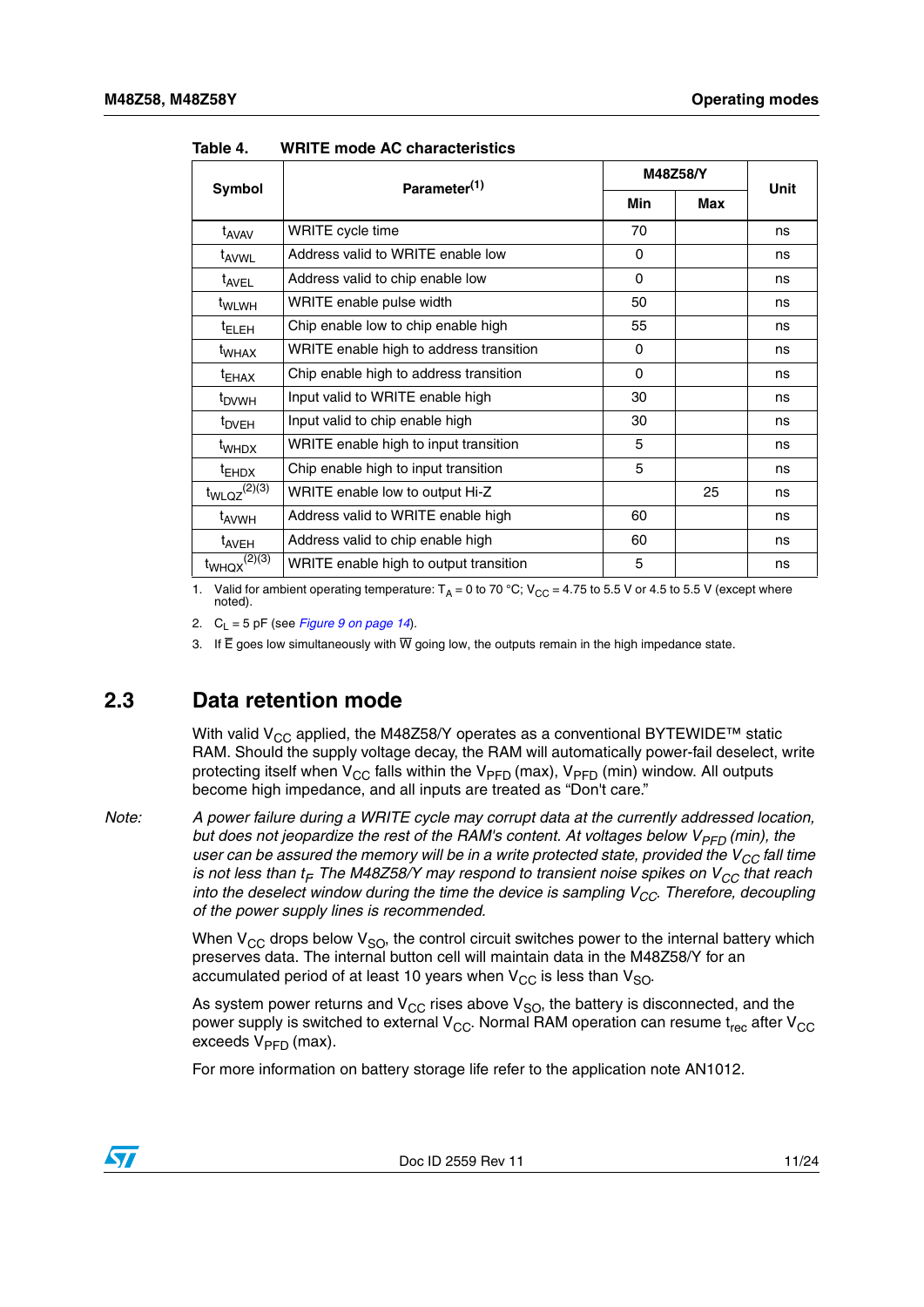### <span id="page-11-0"></span>**2.4** V<sub>CC</sub> noise and negative going transients

 $I_{CC}$  transients, including those produced by output switching, can produce voltage fluctuations, resulting in spikes on the  $V_{CC}$  bus. These transients can be reduced if capacitors are used to store energy which stabilizes the  $V_{CC}$  bus. The energy stored in the bypass capacitors will be released as low going spikes are generated or energy will be absorbed when overshoots occur. A ceramic bypass capacitor value of 0.1 µF (see *[Figure 8](#page-11-1)*) is recommended in order to provide the needed filtering.

In addition to transients that are caused by normal SRAM operation, power cycling can generate negative voltage spikes on  $V_{CC}$  that drive it to values below  $V_{SS}$  by as much as one volt. These negative spikes can cause data corruption in the SRAM while in battery backup mode. To protect from these voltage spikes, ST recommends connecting a schottky diode from  $V_{CC}$  to  $V_{SS}$  (cathode connected to  $V_{CC}$ , anode to  $V_{SS}$ ). (Schottky diode 1N5817 is recommended for through hole and MBRS120T3 is recommended for surface mount).

<span id="page-11-1"></span>



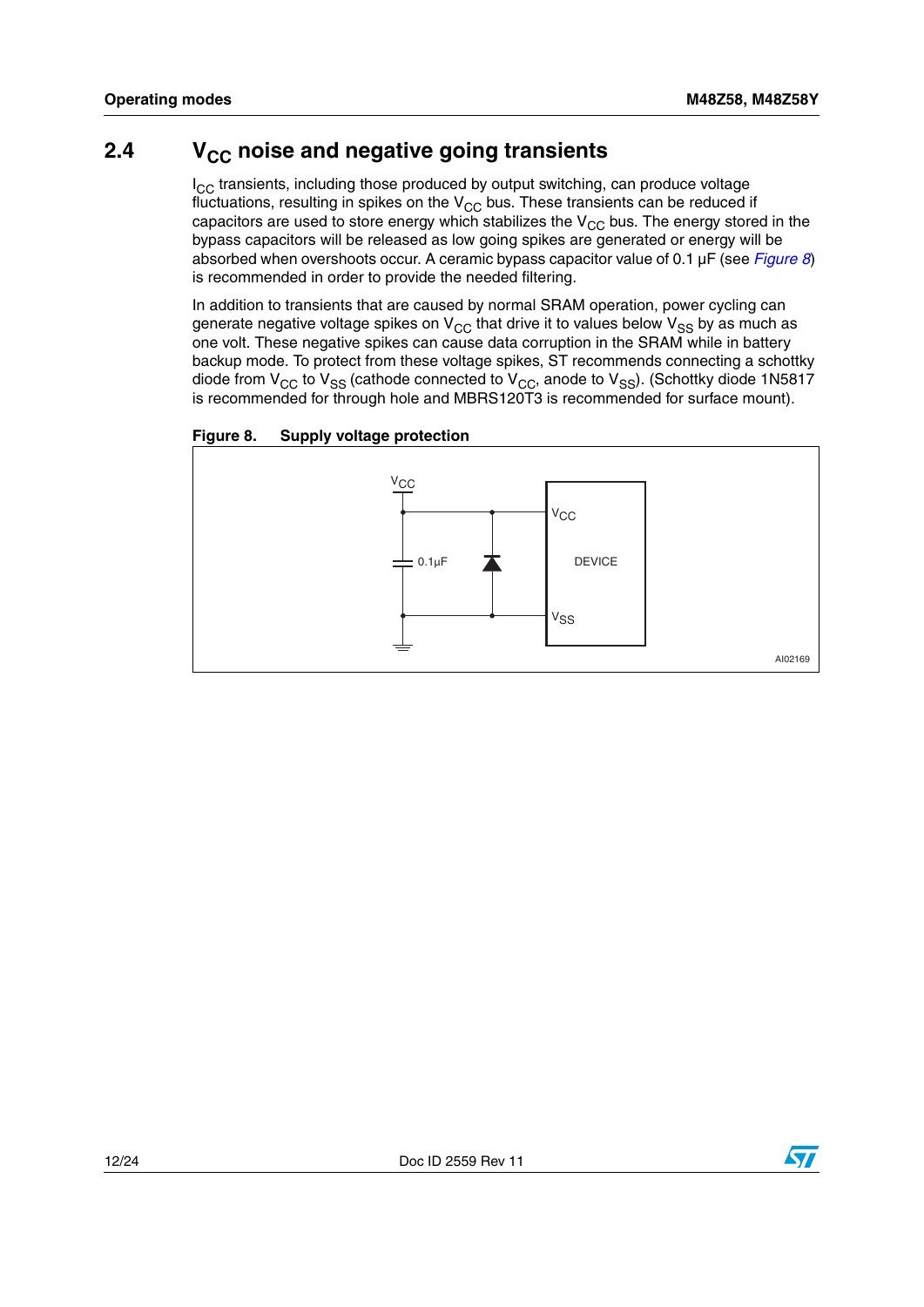## <span id="page-12-0"></span>**3 Maximum ratings**

Stressing the device above the rating listed in the absolute maximum ratings table may cause permanent damage to the device. These are stress ratings only and operation of the device at these or any other conditions above those indicated in the operating sections of this specification is not implied. Exposure to absolute maximum rating conditions for extended periods may affect device reliability.

| Symbol                      | <b>Parameter</b>                                    | Value                     | Unit         |    |
|-----------------------------|-----------------------------------------------------|---------------------------|--------------|----|
| $T_A$                       | Ambient operating temperature                       |                           | 0 to 70      | °C |
|                             |                                                     | $SNAPHAT^{\circledR}$ top | $-40$ to 85  | °C |
| $\mathsf{T}_{\textsf{STG}}$ | Storage temperature ( $V_{CC}$ off, oscillator off) | CAPHAT <sup>®</sup> DIP   | $-40$ to 85  | °C |
|                             |                                                     | SOH <sub>28</sub>         | $-55$ to 125 | °C |
| $T_{SLD}^{(1)(2)}$          | Lead solder temperature for 10 seconds              |                           | 260          | °C |
| $V_{IO}$                    | Input or output voltages                            | $-0.3$ to $7.0$           | v            |    |
| $V_{\rm CC}$                | Supply voltage                                      | $-0.3$ to $7.0$           | v            |    |
| Ιo                          | Output current                                      |                           | 20           | mA |
| $P_D$                       | Power dissipation                                   |                           | 1            | w  |

<span id="page-12-1"></span>

| Table 5. |  | Absolute maximum ratings |  |
|----------|--|--------------------------|--|
|----------|--|--------------------------|--|

<span id="page-12-2"></span>1. For DIP package, soldering temperature of the IC leads is to not exceed 260 °C for 10 seconds. Furthermore, the devices shall not be exposed to IR reflow nor preheat cycles (as performed as part of wave soldering). ST recommends the devices be hand-soldered or placed in sockets to avoid heat damage to the batteries.

2. For SOH28 package, lead-free (Pb-free) lead finish: reflow at peak temperature of 260 °C (the time above 255 °C must not exceed 30 seconds).

*Caution: Negative undershoots below –0.3 V are not allowed on any pin while in the battery backup mode.*

*Caution: Do NOT wave solder SOIC to avoid damaging SNAPHAT® sockets.*

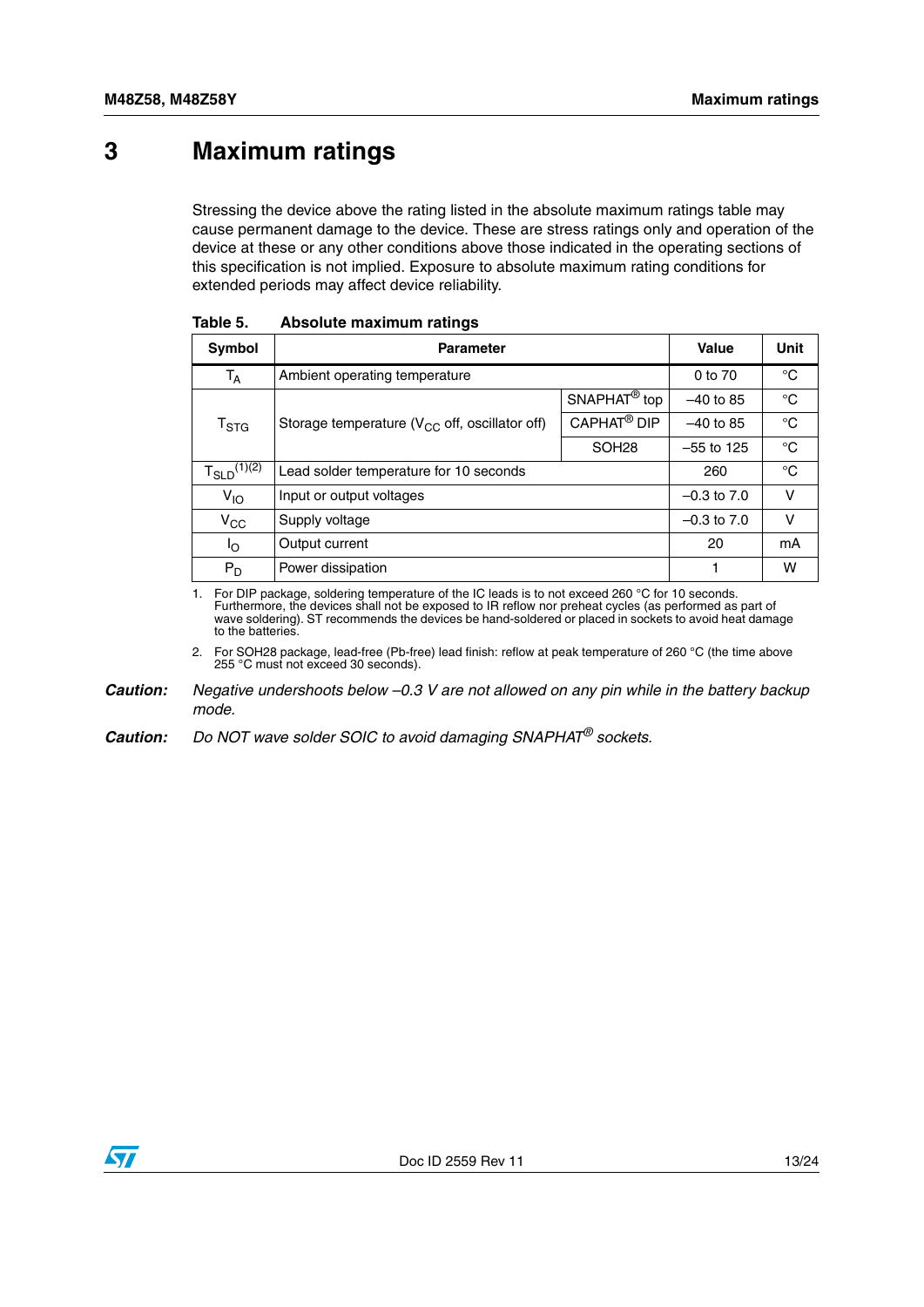## <span id="page-13-0"></span>**4 DC and AC parameters**

This section summarizes the operating and measurement conditions, as well as the DC and AC characteristics of the device. The parameters in the following DC and AC characteristic tables are derived from tests performed under the measurement conditions listed in *[Table 6:](#page-13-1)  [Operating and AC measurement conditions](#page-13-1)*. Designers should check that the operating conditions in their projects match the measurement conditions when using the quoted parameters.

| -primary man are allowed money to handle |             |            |      |
|------------------------------------------|-------------|------------|------|
| <b>Parameter</b>                         | M48Z58      | M48Z58Y    | Unit |
| Supply voltage $(V_{CC})$                | 4.75 to 5.5 | 4.5 to 5.5 |      |
| Ambient operating temperature $(T_A)$    | 0 to 70     | 0 to 70    | °C   |
| Load capacitance $(C_1)$                 | 100         | 100        | рF   |
| Input rise and fall times                | $\leq 5$    | $\leq 5$   | ns   |
| Input pulse voltages                     | $0$ to $3$  | $0$ to $3$ | v    |
| Input and output timing ref. voltages    | 1.5         | 1.5        |      |

<span id="page-13-1"></span>

| Table 6. | <b>Operating and AC measurement conditions</b> |
|----------|------------------------------------------------|
|----------|------------------------------------------------|

*Note: Output Hi-Z is defined as the point where data is no longer driven.*

### <span id="page-13-3"></span>**Figure 9. AC measurement load circuit**



#### <span id="page-13-2"></span>**Table 7. Capacitance**

| Symbol         | Parameter $(1)(2)$         | Min | Max | Unit |
|----------------|----------------------------|-----|-----|------|
| $C_{IN}$       | Input capacitance          | -   |     | рF   |
| $C_{10}^{(3)}$ | Input / output capacitance |     |     | рF   |

1. Effective capacitance measured with power supply at 5 V. Sampled only, not 100% tested.

2. At  $25^{\circ}$ C,  $f = 1$  MHz.

3. Outputs deselected.

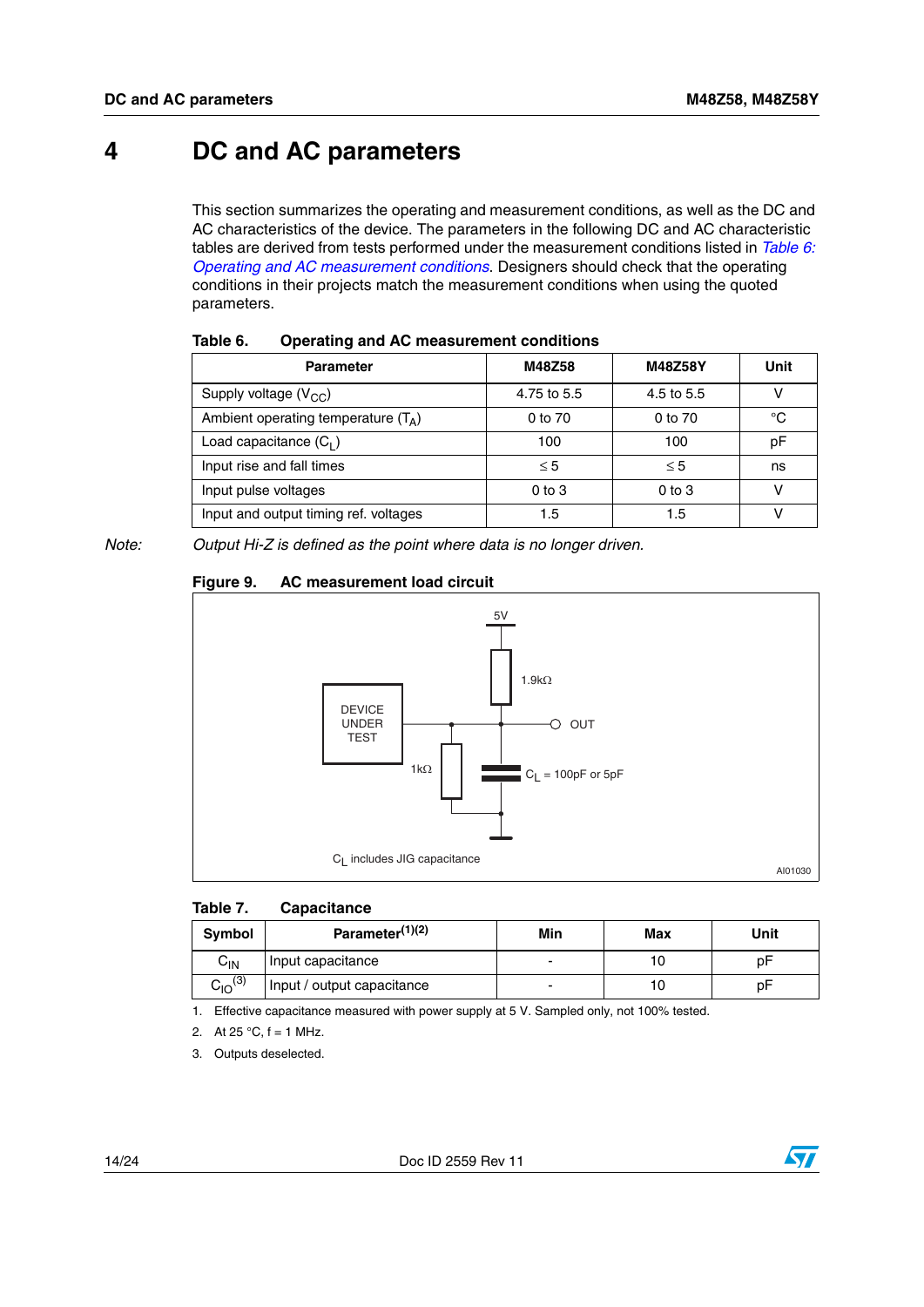| Symbol                  | Test condition <sup>(1)</sup><br><b>Parameter</b> |                                          | Min    | Max                | <b>Unit</b> |
|-------------------------|---------------------------------------------------|------------------------------------------|--------|--------------------|-------------|
| Īц                      | Input leakage current                             | $0 V \leq V_{IN} \leq V_{CC}$            |        | ±1                 | μA          |
| $I_{LO}$ <sup>(2)</sup> | Output leakage current                            | $0 V \leq V_{OUT} \leq V_{CC}$           |        | ±1                 | μA          |
| $I_{\rm CC}$            | Supply current                                    | Outputs open                             |        | 50                 | mA          |
| $I_{\rm CC1}$           | Supply current (standby) TTL                      | $\overline{E} = V_{\text{IH}}$           |        | 3                  | mA          |
| $I_{CC2}$               | Supply current (standby) CMOS                     | $\overline{E}$ = V <sub>CC</sub> – 0.2 V |        | 3                  | mA          |
| $V_{IL}$                | Input low voltage                                 |                                          | $-0.3$ | 0.8                | v           |
| $V_{\text{IH}}$         | Input high voltage                                |                                          | 2.2    | $V_{\rm CC}$ + 0.3 | $\vee$      |
| $V_{OL}$                | Output low voltage                                | $I_{OL} = 2.1$ mA                        |        | 0.4                | v           |
| $V_{OH}$                | Output high voltage                               | $I_{OH} = -1$ mA                         | 2.4    |                    | v           |

#### <span id="page-14-0"></span>**Table 8. DC characteristics**

1. Valid for ambient operating temperature:  $T_A = 0$  to 70 °C; V<sub>CC</sub> = 4.75 to 5.5 V or 4.5 to 5.5 V (except where noted).

2. Outputs deselected.



#### <span id="page-14-1"></span>**Figure 10. Power down/up mode AC waveforms**

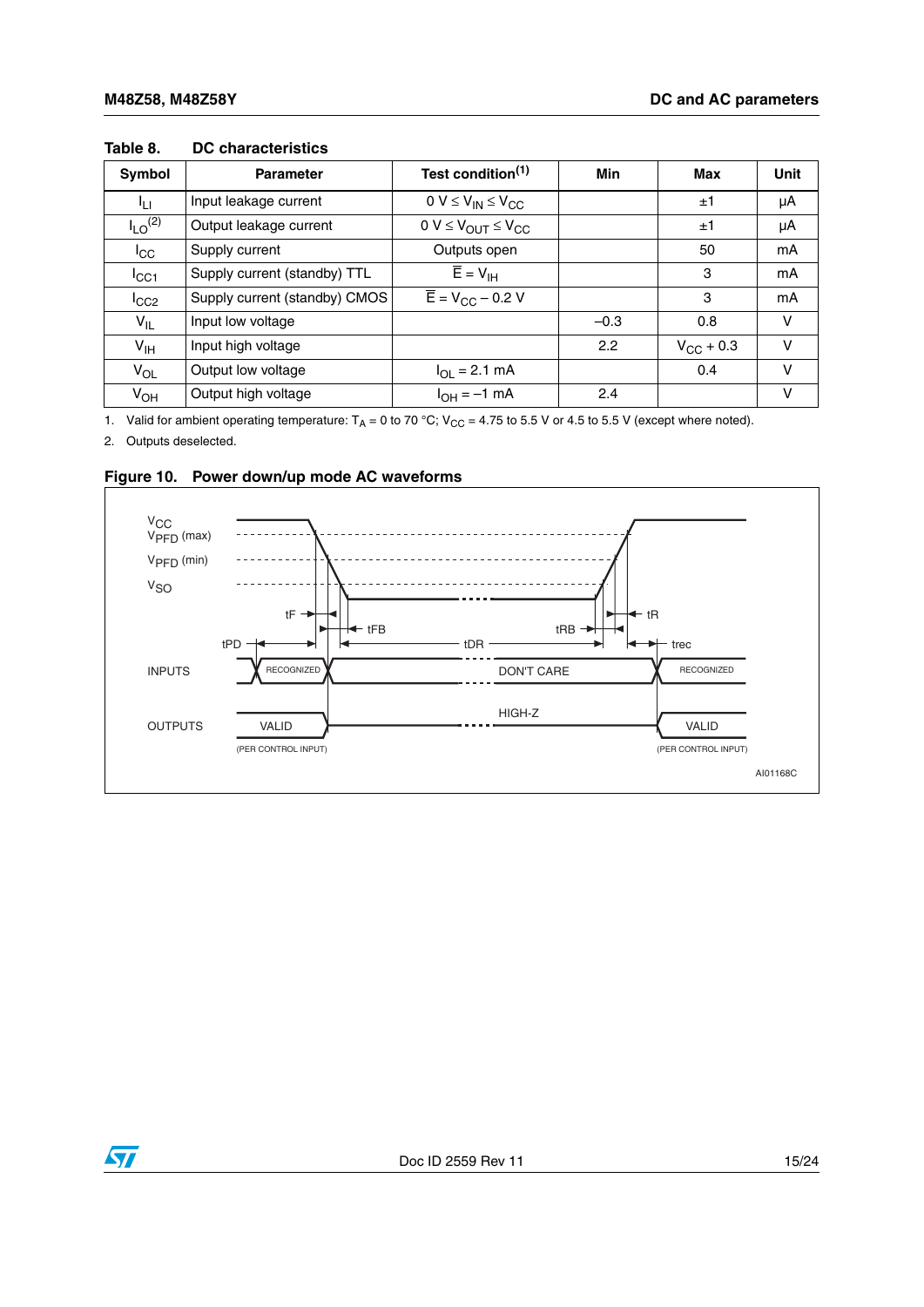| Symbol                                                                                         | Parameter <sup>(1)</sup>                    | Min | Max | Unit |
|------------------------------------------------------------------------------------------------|---------------------------------------------|-----|-----|------|
| $\overline{E}$ or $\overline{W}$ at $V_{\text{IH}}$ before power down<br>$t_{\text{PD}}$       |                                             | 0   |     | μs   |
| $t_F^{(2)}$<br>$V_{\text{PFD}}$ (max) to $V_{\text{PFD}}$ (min) $V_{\text{CC}}$ fall time      |                                             | 300 |     | μs   |
| $t_{FB}$ (3)<br>$V_{\text{PFD}}$ (min) to $V_{SS}$ $V_{CC}$ fall time                          |                                             | 10  |     | μs   |
| $V_{\text{PFD}}$ (min) to $V_{\text{PFD}}$ (max) $V_{\text{CC}}$ rise time<br>$t_{\mathsf{R}}$ |                                             | 10  |     | μs   |
| $V_{SS}$ to $V_{PFD}$ (min) $V_{CC}$ rise time<br>$t_{\mathsf{BB}}$                            |                                             |     |     | μs   |
| t <sub>rec</sub>                                                                               | V <sub>PFD</sub> (max) to inputs recognized | 40  | 200 | ms   |

<span id="page-15-0"></span>**Table 9. Power down/up AC characteristics**

1. Valid for ambient operating temperature:  $T_A = 0$  to 70 °C; V<sub>CC</sub> = 4.75 to 5.5 V or 4.5 to 5.5 V (except where noted).

2. V<sub>PFD</sub> (max) to V<sub>PFD</sub> (min) fall time of less than t<sub>F</sub> may result in deselection/write protection not occurring<br>until 200 μs after V<sub>CC</sub> passes V<sub>PFD</sub> (min).

3. V<sub>PFD</sub> (min) to V<sub>SS</sub> fall time of less than t<sub>FB</sub> may cause corruption of RAM data.

| <b>Symbol</b>                                              | Parameter <sup>(1)(2)</sup>       | Min     | <b>Typ</b> | Max  | Unit |  |
|------------------------------------------------------------|-----------------------------------|---------|------------|------|------|--|
|                                                            |                                   |         | 4.5        | 4.6  | 4.75 |  |
| Power-fail deselect voltage<br>$\mathsf{V}_{\mathsf{PFD}}$ |                                   | M48Z58Y | 4.2        | 4.35 | 4.5  |  |
| V <sub>SO</sub>                                            | Battery backup switchover voltage |         | 3.0        |      |      |  |

<span id="page-15-1"></span>**Table 10. Power down/up trip points DC characteristics**

1. All voltages referenced to  $V_{SS}$ .

2. Valid for ambient operating temperature:  $T_A = 0$  to 70 °C; V<sub>CC</sub> = 4.75 to 5.5 V or 4.5 to 5.5 V (except where noted).

Expected data retention time  $\begin{vmatrix} 1 & 10 \\ 1 & 10 \end{vmatrix}$  | Years

3. At 25 °C,  $V_{CC} = 0 V$ .

 $t_{DR}$ <sup>(3)</sup>



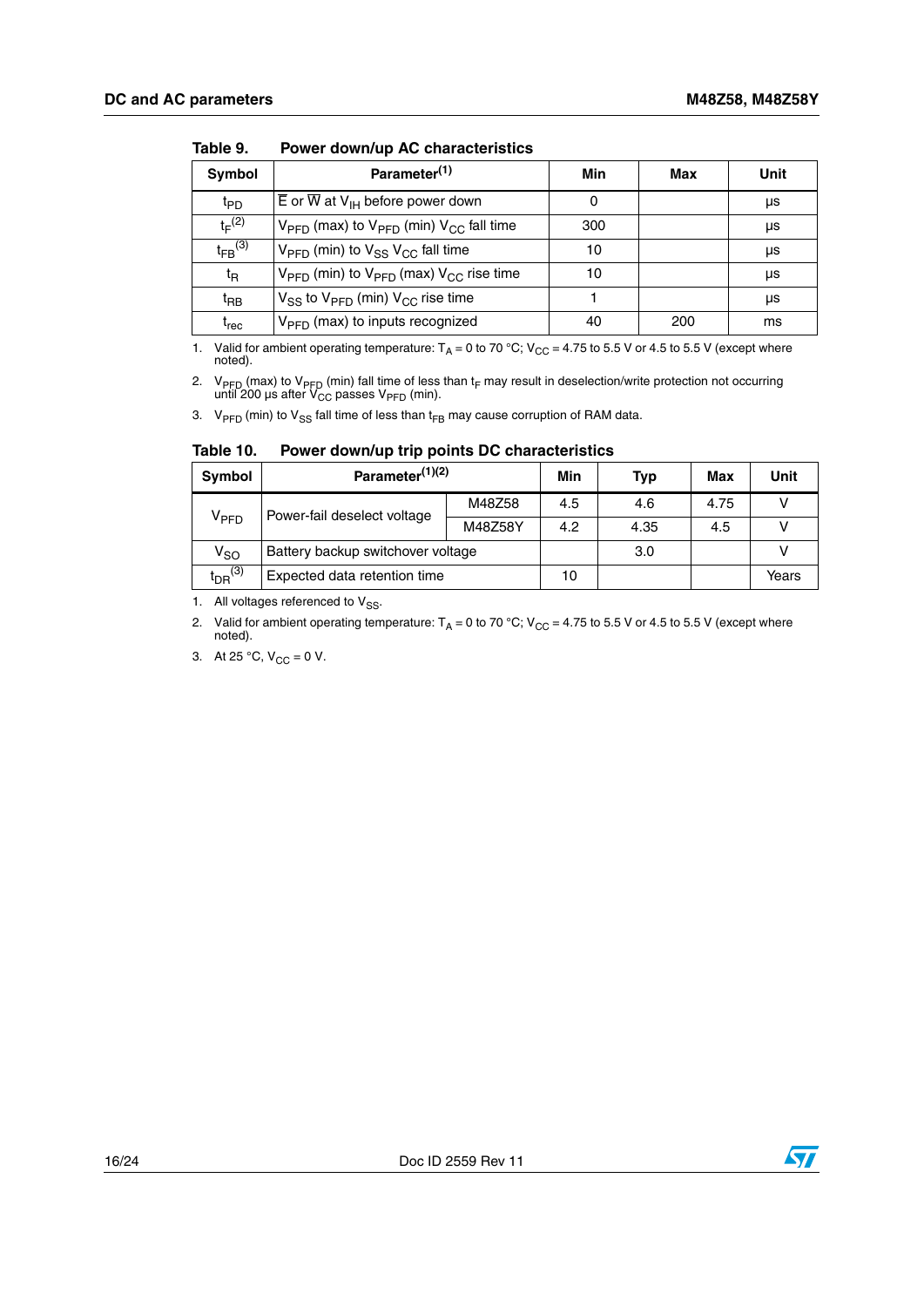# <span id="page-16-0"></span>**5 Package mechanical data**

In order to meet environmental requirements, ST offers these devices in different grades of ECOPACK® packages, depending on their level of environmental compliance. ECOPACK® specifications, grade definitions and product status are available at: *www.st.com*. ECOPACK® is an ST trademark.

<span id="page-16-2"></span>



*Note: Drawing is not to scale.*

<span id="page-16-1"></span>

|  | Table 11. PCDIP28 – 28-pin plastic DIP, battery CAPHAT™, pack. mech. data |
|--|---------------------------------------------------------------------------|
|--|---------------------------------------------------------------------------|

|               |            | mm    |       |            | inches |            |
|---------------|------------|-------|-------|------------|--------|------------|
| <b>Symbol</b> | <b>Typ</b> | Min   | Max   | <b>Typ</b> | Min    | <b>Max</b> |
| A             |            | 8.89  | 9.65  |            | 0.350  | 0.380      |
| A1            |            | 0.38  | 0.76  |            | 0.015  | 0.030      |
| A2            |            | 8.38  | 8.89  |            | 0.330  | 0.350      |
| B             |            | 0.38  | 0.53  |            | 0.015  | 0.021      |
| <b>B1</b>     |            | 1.14  | 1.78  |            | 0.045  | 0.070      |
| $\mathbf C$   |            | 0.20  | 0.31  |            | 0.008  | 0.012      |
| D             |            | 39.37 | 39.88 |            | 1.550  | 1.570      |
| E             |            | 17.83 | 18.34 |            | 0.702  | 0.722      |
| e1            |            | 2.29  | 2.79  |            | 0.090  | 0.110      |
| e3            | 33.02      |       |       | 1.3        |        |            |
| eA            |            | 15.24 | 16.00 |            | 0.600  | 0.630      |
| L             |            | 3.05  | 3.81  |            | 0.120  | 0.150      |
| N             |            | 28    |       |            | 28     |            |

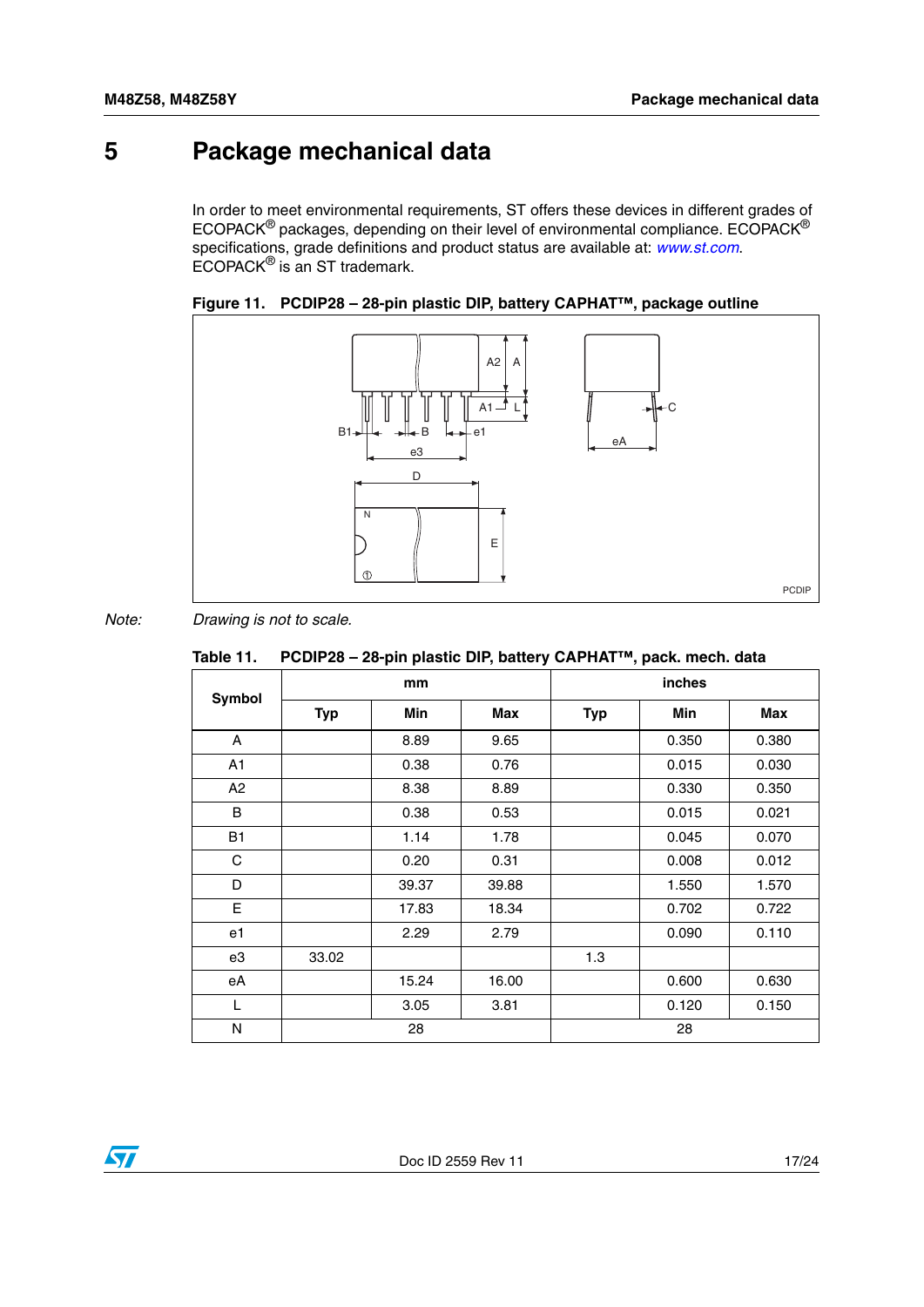

<span id="page-17-1"></span>**Figure 12. SOH28 – 28-lead plastic small outline, battery SNAPHAT®, pack. outline**

*Note: Drawing is not to scale.*

<span id="page-17-0"></span>

| Table 12. SOH28 – 28-lead plastic small outline, battery SNAPHAT <sup>®</sup> , pack. mech.<br>data |
|-----------------------------------------------------------------------------------------------------|
|                                                                                                     |

| Symbol                    |            | mm          |            |            | inches      |            |
|---------------------------|------------|-------------|------------|------------|-------------|------------|
|                           | <b>Typ</b> | Min         | <b>Max</b> | <b>Typ</b> | <b>Min</b>  | <b>Max</b> |
| Α                         |            |             | 3.05       |            |             | 0.120      |
| A1                        |            | 0.05        | 0.36       |            | 0.002       | 0.014      |
| A2                        |            | 2.34        | 2.69       |            | 0.092       | 0.106      |
| B                         |            | 0.36        | 0.51       |            | 0.014       | 0.020      |
| C                         |            | 0.15        | 0.32       |            | 0.006       | 0.012      |
| D                         |            | 17.71       | 18.49      |            | 0.697       | 0.728      |
| E                         |            | 8.23        | 8.89       |            | 0.324       | 0.350      |
| е                         | 1.27       |             |            | 0.050      |             |            |
| eB                        |            | 3.20        | 3.61       |            | 0.126       | 0.142      |
| $\boldsymbol{\mathsf{H}}$ |            | 11.51       | 12.70      |            | 0.453       | 0.500      |
| L                         |            | 0.41        | 1.27       |            | 0.016       | 0.050      |
| a                         |            | $0^{\circ}$ | $8^\circ$  |            | $0^{\circ}$ | $8^\circ$  |
| N                         |            | 28          |            |            | 28          |            |
| CP                        |            |             | 0.10       |            |             | 0.004      |

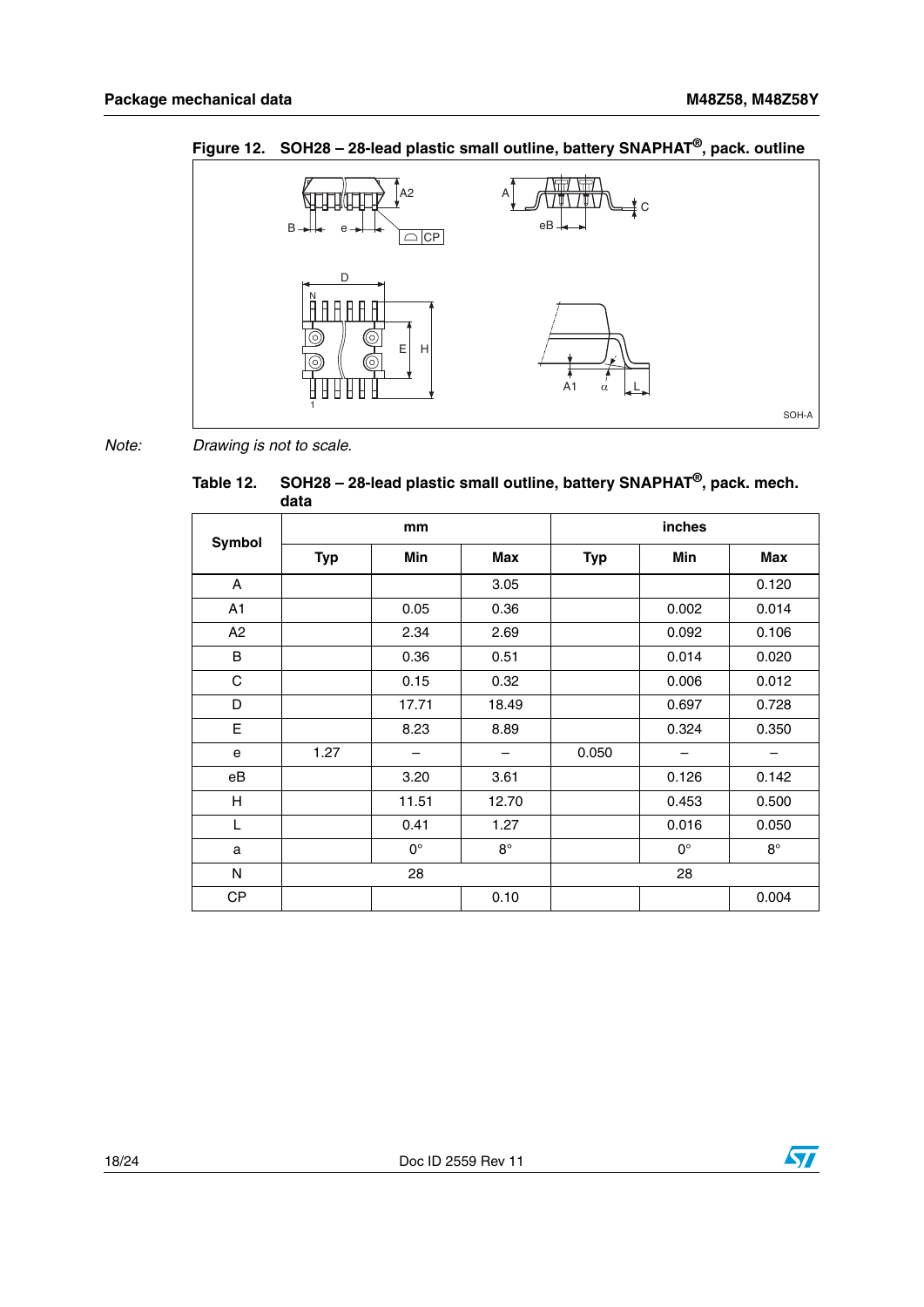

<span id="page-18-1"></span>**Figure 13. SH – 4-pin SNAPHAT® housing for 48 mAh battery, package outline**

*Note: Drawing is not to scale.*

<span id="page-18-0"></span>**Table 13. SH – 4-pin SNAPHAT® housing for 48 mAh battery, package mech. data**

| <b>Symbol</b>  |            | mm         |            |            | <b>inches</b> |            |
|----------------|------------|------------|------------|------------|---------------|------------|
|                | <b>Typ</b> | <b>Min</b> | <b>Max</b> | <b>Typ</b> | Min           | <b>Max</b> |
| A              |            |            | 9.78       |            |               | 0.385      |
| A1             |            | 6.73       | 7.24       |            | 0.265         | 0.285      |
| A2             |            | 6.48       | 6.99       |            | 0.255         | 0.275      |
| A <sub>3</sub> |            |            | 0.38       |            |               | 0.015      |
| B              |            | 0.46       | 0.56       |            | 0.018         | 0.022      |
| D              |            | 21.21      | 21.84      |            | 0.835         | 0.860      |
| E              |            | 14.22      | 14.99      |            | 0.560         | 0.590      |
| eA             |            | 15.55      | 15.95      |            | 0.612         | 0.628      |
| eB             |            | 3.20       | 3.61       |            | 0.126         | 0.142      |
|                |            | 2.03       | 2.29       |            | 0.080         | 0.090      |

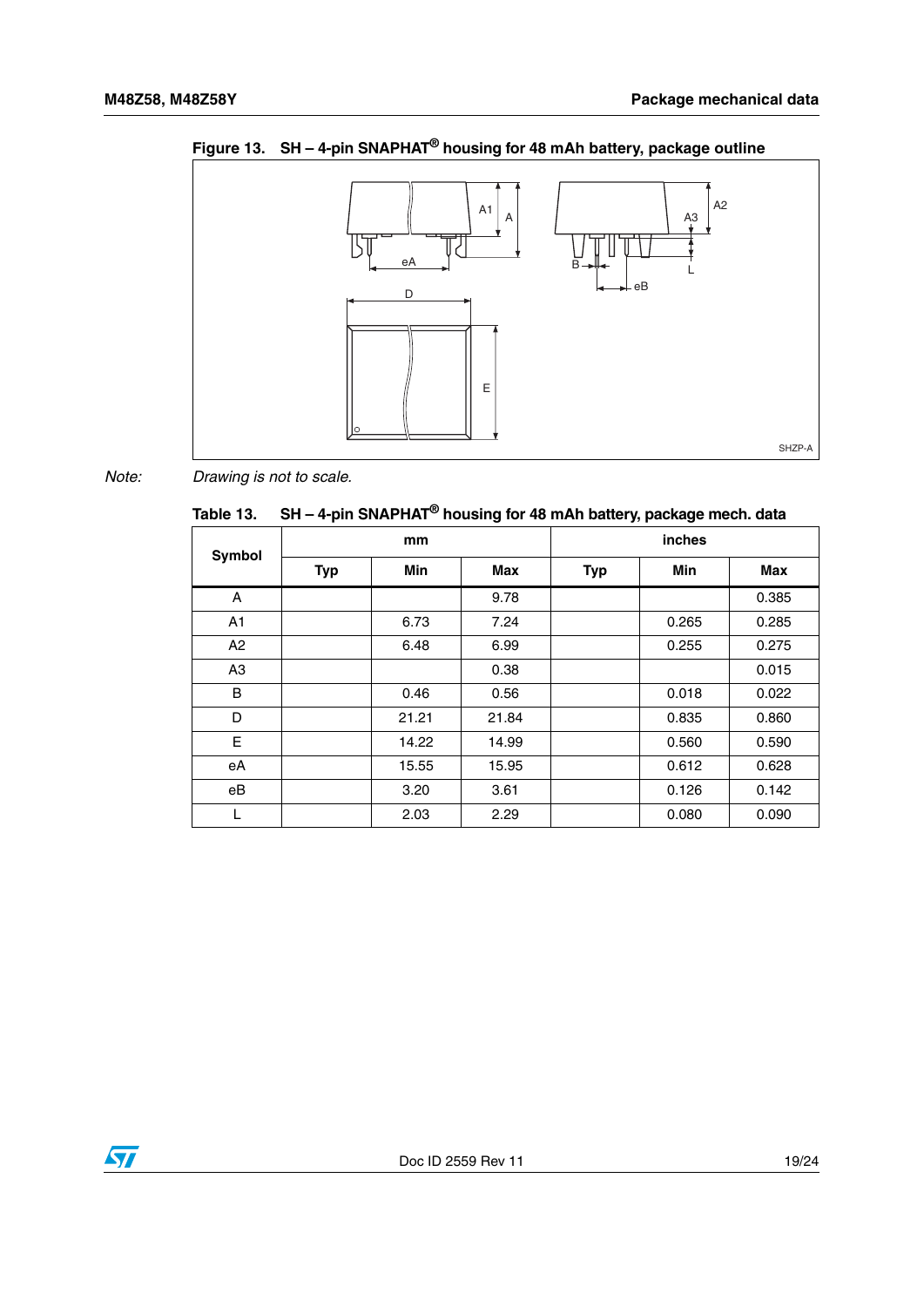A2  $A1 \mid A$ A3 Гc eA B L eB D E SHZP-A

<span id="page-19-1"></span>

*Note: Drawing is not to scale.*

<span id="page-19-0"></span>

| Table 14. $\,$ SH – 4-pin SNAPHAT $^{\circledR}$ housing for 120 mAh battery, pack. mech. data |
|------------------------------------------------------------------------------------------------|
|                                                                                                |

| Symb | mm         |            |            | inches     |            |            |
|------|------------|------------|------------|------------|------------|------------|
|      | <b>Typ</b> | <b>Min</b> | <b>Max</b> | <b>Typ</b> | <b>Min</b> | <b>Max</b> |
| A    |            |            | 10.54      |            |            | 0.415      |
| A1   |            | 8.00       | 8.51       |            | 0.315      | 0.335      |
| A2   |            | 7.24       | 8.00       |            | 0.285      | 0.315      |
| A3   |            |            | 0.38       |            |            | 0.015      |
| B    |            | 0.46       | 0.56       |            | 0.018      | 0.022      |
| D    |            | 21.21      | 21.84      |            | 0.835      | 0.860      |
| E    |            | 17.27      | 18.03      |            | 0.680      | 0.710      |
| eA   |            | 15.55      | 15.95      |            | 0.612      | 0.628      |
| eB   |            | 3.20       | 3.61       |            | 0.126      | 0.142      |
| L    |            | 2.03       | 2.29       |            | 0.080      | 0.090      |

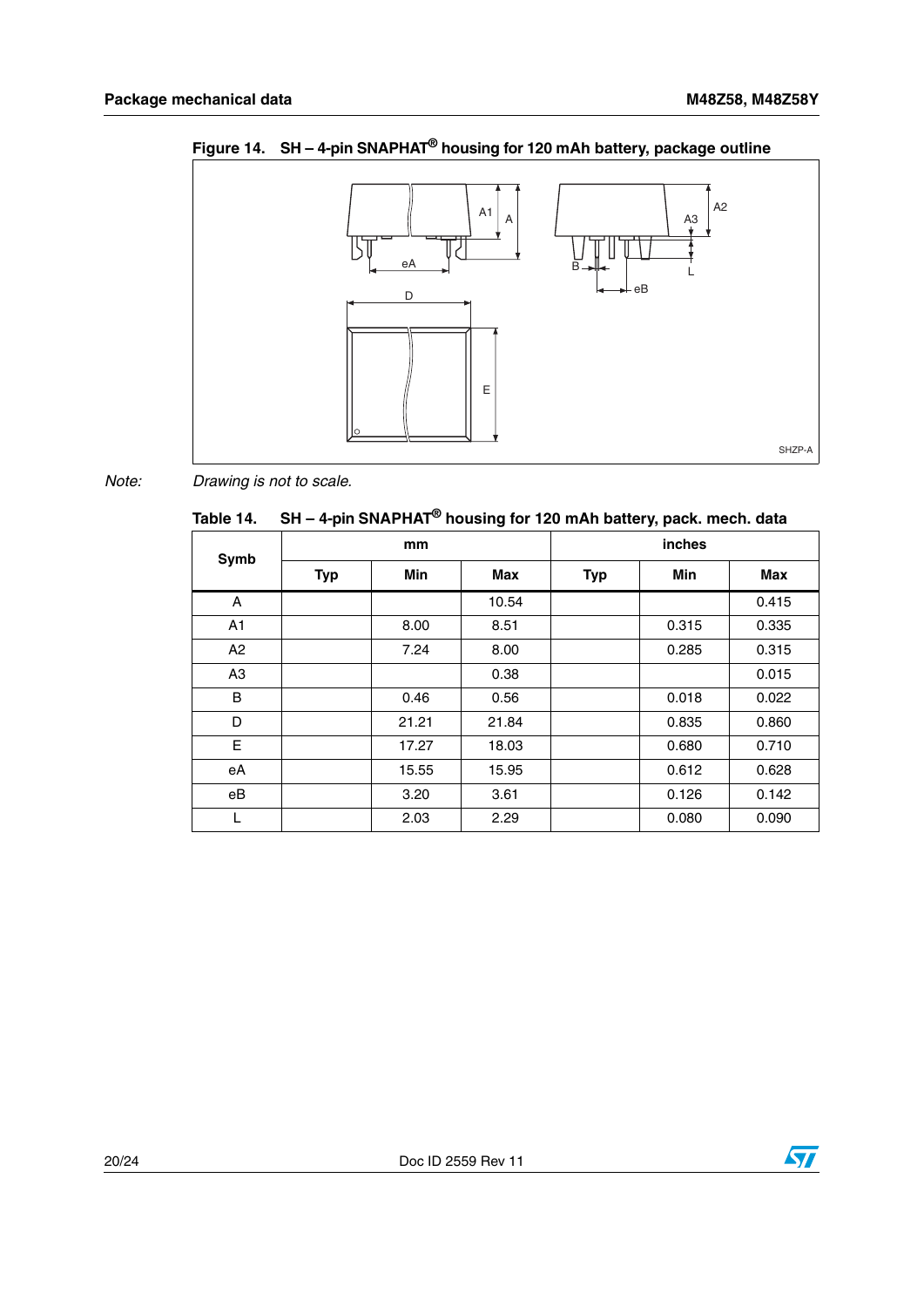## <span id="page-20-0"></span>**6 Part numbering**

<span id="page-20-1"></span>

For SOH<sub>28</sub>:

 $E = ECOPACK^{\circledcirc}$  package, tubes

 $F = ECOPACK^{\circledcirc}$  package, tape & reel

For PCDIP28: blank =  $ECOPACK^{\circledR}$  package, tubes

- 1. The M48Z58 part is offered with the PCDIP28 (ie., CAPHAT™) package only.
- 2. The SOIC package (SOH28) requires the SNAPHAT® battery package which is ordered separately under the part number "M4Zxx-BR00SH1" in plastic tubes (see *[Table 16](#page-20-2)*).
- **Caution:** Do not place the SNAPHAT® battery package "M4Zxx-BR00SH1" in conductive foam as it will drain the lithium button-cell battery.

For other options, or for more information on any aspect of this device, please contact the ST sales office nearest you.

### <span id="page-20-2"></span>**Table 16. SNAPHAT® battery table**

| <b>Part number</b> | <b>Description</b>                             | Package |
|--------------------|------------------------------------------------|---------|
| M4Z28-BR00SH1      | Lithium battery (48 mAh) SNAPHAT <sup>®</sup>  | SН      |
| M4Z32-BR00SH1      | Lithium battery (120 mAh) SNAPHAT <sup>®</sup> | SН      |

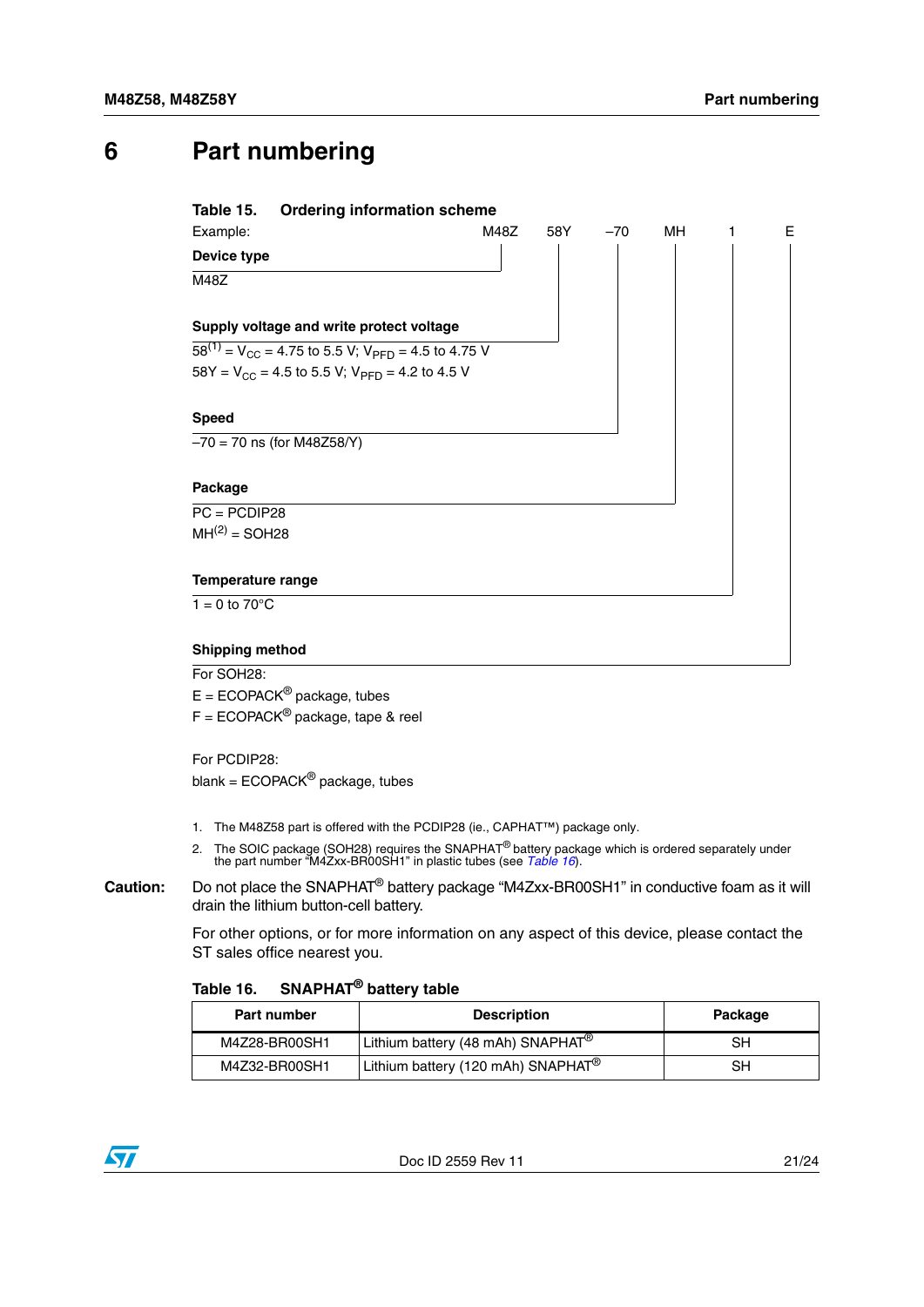## <span id="page-21-0"></span>**7 Environmental information**

<span id="page-21-1"></span>



This product contains a non-rechargeable lithium (lithium carbon monofluoride chemistry) button cell battery fully encapsulated in the final product.

Recycle or dispose of batteries in accordance with the battery manufacturer's instructions and local/national disposal and recycling regulations.

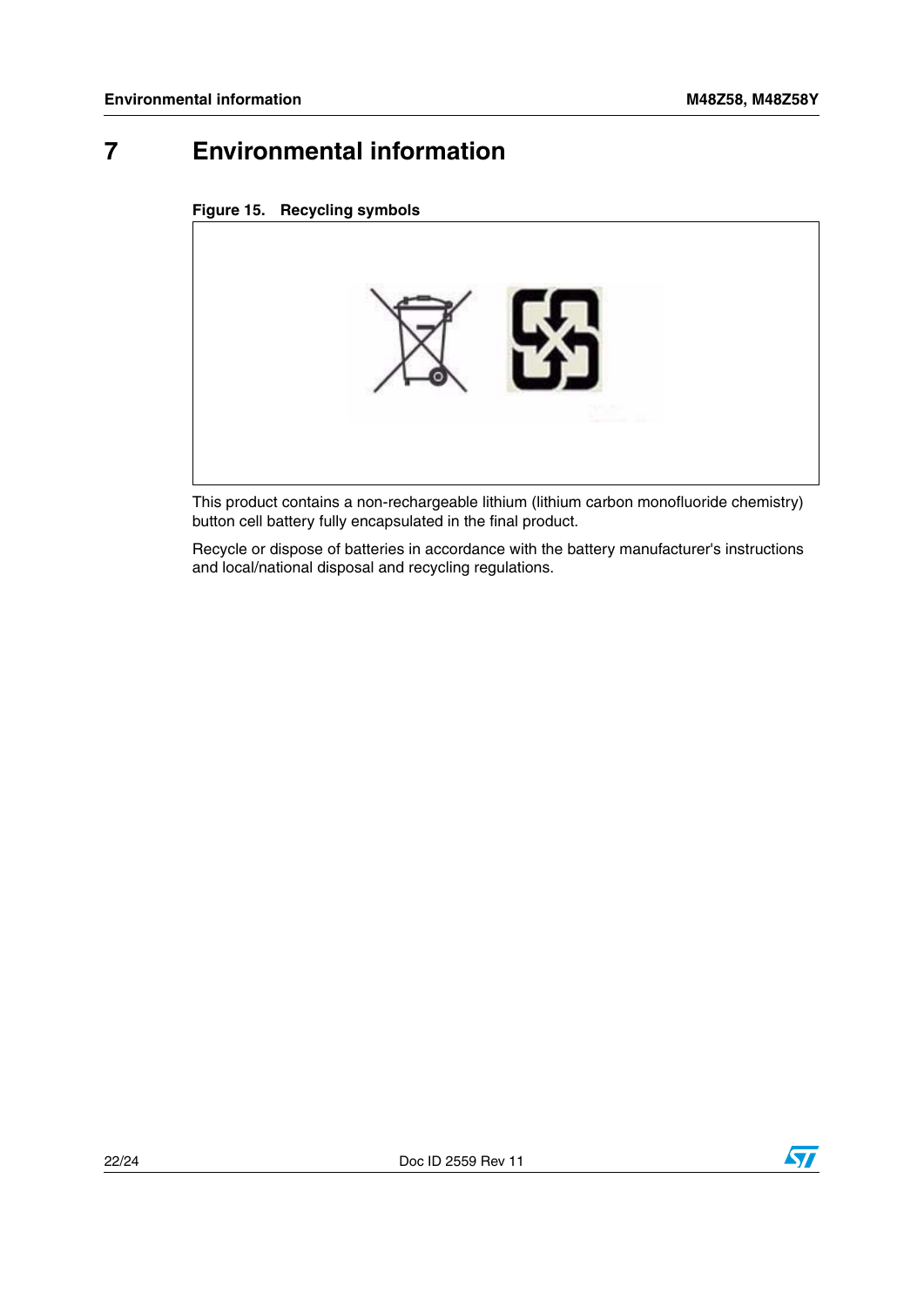# <span id="page-22-0"></span>**8 Revision history**

<span id="page-22-1"></span>

| Table 17. | <b>Document revision history</b> |
|-----------|----------------------------------|
|           |                                  |

| Date        | <b>Revision</b>  | <b>Changes</b>                                                                                                                                                        |
|-------------|------------------|-----------------------------------------------------------------------------------------------------------------------------------------------------------------------|
| March 1999  | $\mathbf{1}$     | First issue                                                                                                                                                           |
| 10-Feb-2000 | 1.1              | 2-socket SOH and 2-pin SH packages removed                                                                                                                            |
| 22-Feb-2000 | 1.2 <sub>2</sub> | Data retention mode paragraph changed                                                                                                                                 |
| 14-Sep-2001 | $\mathcal{P}$    | Reformatted; added temperature information (Table 7, 8, 3, 4, 9, 10)                                                                                                  |
| 29-May-2002 | 2.1              | Modify reflow time and temperature footnotes (Table 5)                                                                                                                |
| 16-Sep-2002 | 2.2              | Remove footnote from ordering information (Table 15)                                                                                                                  |
| 02-Apr-2003 | 3                | v2.2 template applied; test condition updated (Table 10)                                                                                                              |
| 23-Mar-2004 | 4                | Reformatted; updated lead-free information (Table 5, 15)                                                                                                              |
| 23-Nov-2004 | 5                | Remove references to industrial temperature grade (Table 3, 4, 5, 6, 8,<br>9 10 15)                                                                                   |
| 09-Jun-2005 | 6                | Removal of SNAPHAT <sup>®</sup> , industrial temperature sales types (Table 3,<br>4, 5, 6, 7, 8, 10, 15)                                                              |
| 14-Dec-2005 | $\overline{7}$   | Updated lead-free text (Table 15)                                                                                                                                     |
| 06-Nov-2007 | 8                | Reformatted: added lead-free second level interconnect information to<br>cover page and <i>Section 5: Package mechanical data</i> ; updated <i>Table 5</i> ,<br>15 16 |
| 10-Mar-2009 | 9                | Updated Table 5, text in Section 5: Package mechanical data; added<br>Section 7: Environmental information; minor reformatting.                                       |
| 14-Oct-2010 | 10               | Updated <i>Section 3, Table 11</i> ; reformatted document.                                                                                                            |
| 07-Jun-2011 | 11               | Updated footnote 1 of Table 5: Absolute maximum ratings; updated<br>Section 7: Environmental information.                                                             |